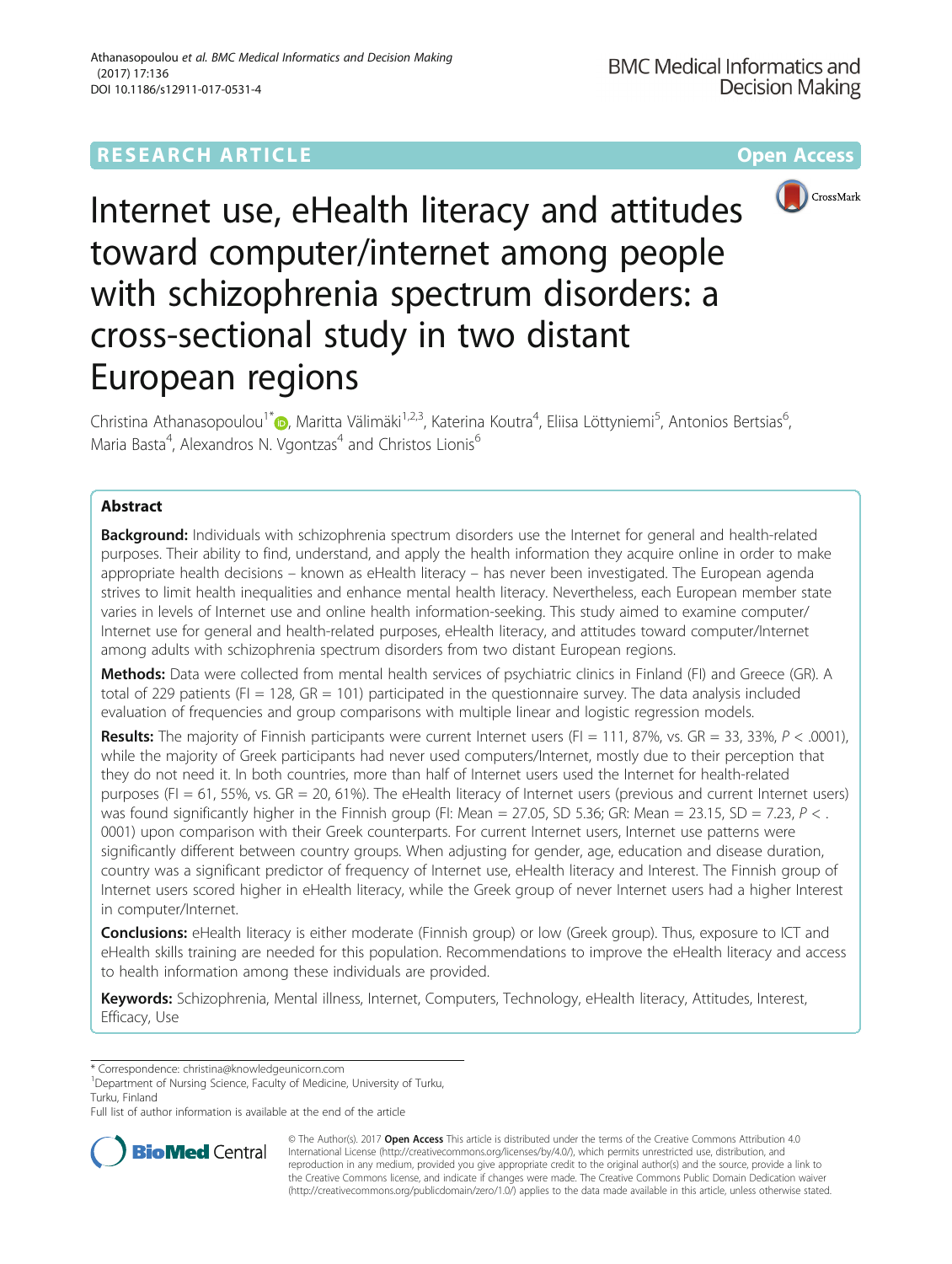## Background

Schizophrenia spectrum disorders (SSD) are one of the most debilitating forms of mental illness [\[1\]](#page-12-0), with schizophrenia alone affecting about 1% of the population worldwide [\[2\]](#page-12-0). SSD are accompanied by reality distortion, psychotic experiences (e.g. hallucinations and delusions), cognitive impairments, and motivational deficits [\[3](#page-12-0)]. These symptoms affect people's cognition, community functioning [\[4\]](#page-12-0), daily life [[2\]](#page-12-0) and physical health [[5](#page-12-0)–[7\]](#page-12-0). The comprehensive treatment approaches primarily aim to, relieve the wide range of symptoms, enhance persons' general and psychosocial functioning, and improve their self-management skills and their overall quality of life [[8, 9\]](#page-12-0).

Μore than half of people in the spectrum do not receive treatment [\[10](#page-12-0), [11](#page-12-0)], while those who initially follow treatment, misuse or stop it [[2, 12](#page-12-0)]. This causes a huge personal and economic burden, not only to the person with the illness and his/her family, but also to society [[13\]](#page-12-0).

Given the fact that the majority of people with SSD do not get professional help, self-management skills are important [[14](#page-12-0)]. Adequate acquisition of these skills, such as the ability to access, process, and comprehend basic health information and services needed to make appropriate health decisions [[15](#page-12-0)], known as 'health literacy' is essential to reading, understanding, and acting on health care information. In this way, good health is maintained and promoted [\[16](#page-12-0)]. Understanding relevant health terms and connect health information into the appropriate context, empowers consumers to advance their engagement in self-care activities [\[17](#page-12-0)].

The Internet has shown to be a promising and constantly growing source of health information [\[18](#page-12-0), [19](#page-12-0)]. Between years 2000 and 2016, Internet penetration grew by 900% [\[20](#page-12-0)]. Approximately 80% of persons with psychiatric conditions are Internet users [\[21](#page-12-0)]. People with SSD use the Internet as every other user does [[21](#page-12-0)–[23](#page-12-0)] to exchange emails, browse Web 2.0 and social media [\[23](#page-12-0)], interact with others online [[22\]](#page-12-0), seek health information and communicate with peers and health professionals [[22](#page-12-0)–[24](#page-12-0)]. The "ability to seek, find, understand, and appraise health information from electronic sources and apply the knowledge gained to addressing or solving a health problem" is known as 'eHealth literacy' [\[25](#page-12-0)]. People with SSD search for health information online, although they do not always know which information can be trusted [[22](#page-12-0)]. Therefore, their eHealth literacy needs to be investigated in order to know if their eHealth literacy skills need to be improved, so they will be supported, thus empowered, to find and understand the health information they could read online, in order to improve their self-care activities and health-related decisions.

On the other hand, not all people with SSD are Internet users [[23\]](#page-12-0). It is possible that schizophrenia's symptoms, such as attention deficit or delusional interpretations [[26](#page-12-0)], and motivational deficits [\[4\]](#page-12-0) may disrupt Internet use [[22](#page-12-0)]. Not everyone with SSD are willing or able to use the Internet for health-related information due to a lack of computer access, economic problems, difficulties using technology, fear of computer viruses or Internet addiction, a preference for other sources of information, an expectation of low quality of Internet information, their demand for information is satisfied elsewhere, lack of interest, or their wish to rely on a doctor [[22](#page-12-0)]. Thus, investigating this population's perceptions on important sources of health information, reasons for non-use/discontinuation, and attitudes toward computers/Internet (perceived efficacy and interest on computer/Internet), would provide deeper insight into their preferences and needs related to online – and offline – health information sources [[23](#page-12-0), [27\]](#page-12-0).

Several studies have examined Internet use patterns, eHealth literacy, and attitudes toward computer/Internet among various, non-mental health-related populations [[28](#page-12-0)–[33](#page-12-0)]. Some studies have explored the Internet use among people with schizophrenia [[22](#page-12-0), [23\]](#page-12-0) and showed that more than half use the Internet on a daily basis [[22\]](#page-12-0), and that the majority of those use it for mental health-related issues [\[21\]](#page-12-0), while more than one-fourth [[23\]](#page-12-0) or less than half [\[21\]](#page-12-0) use social networking sites. To our knowledge, this is the first study to describe and compare Internet use patterns, eHealth literacy, and attitudes toward computer/Internet among people with SSD from two distant European regions (Finland [FI] and Greece [GR]). The results will provide new insights about this population's online and offline health information-seeking preferences, and identify their Information and Communication Technology (ICT) training needs, so they could benefit from the positive health-related outcomes of Internet and technology use [[34](#page-12-0)–[36](#page-12-0)]. The following research questions were formed to meet our study goal: Between country groups (Finnish vs. Greek people with SSD): i) What is the prevalence of ICT use (Internet use, mobile phone use, and SMS exchange)?; ii) Among never computer/Internet users, which are their attitudes toward computers/Internet?; iii) Among previous and current computer/Internet users, what is their eHealth literacy level?; iv) Among current computer/Internet users, what is the frequency of Internet use for general, health-related reasons and social networking websites?

The importance of answering the aforementioned questions lies on findings of previous literature, which suggests that people with SSD tend to use ICT in a similar way as the general population [\[23\]](#page-12-0), and are engaged with social media [\[23,](#page-12-0) [37\]](#page-13-0), however their need to access health information is unmet [\[38\]](#page-13-0). Nonetheless, their unhealthy lifestyle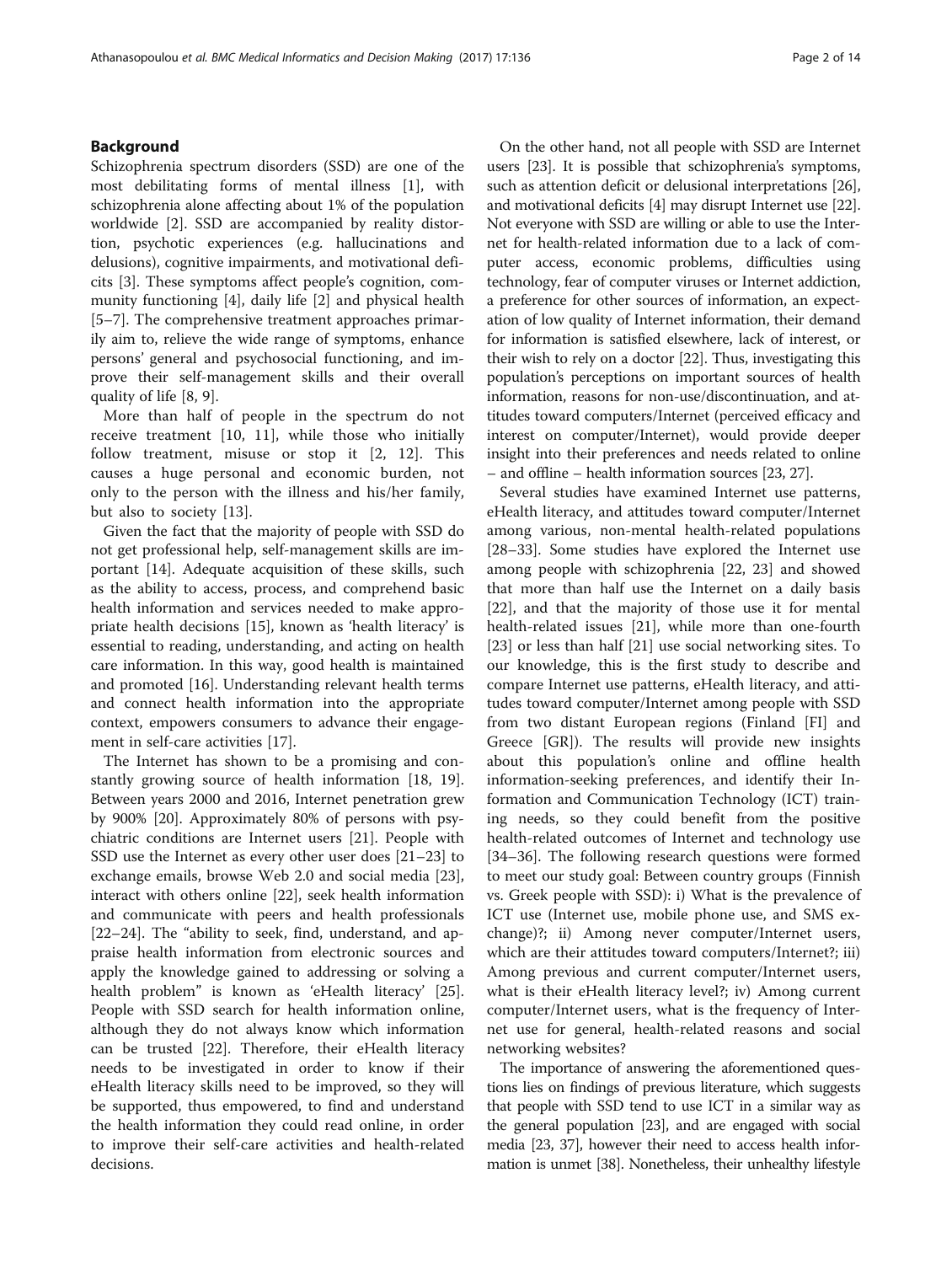makes them an appropriate target group for health promotion interventions [\[39\]](#page-13-0) with the assistance of new technologies [\[40\]](#page-13-0). In addition, since health promotion and patient empowerment via ICT have been among the goals of the European agenda [\[24](#page-12-0), [41](#page-13-0)], it is important to explore these research questions in two EU member states, which are so diverse in their computer/Internet use for general [\[42\]](#page-13-0) and health-related purposes [\[43\]](#page-13-0), and mental health resources' availability and uptake [[44](#page-13-0), [45\]](#page-13-0). Exploring the potential differences in ICT-related variables between these two European countries, could contribute to the adaption of the EU eHealth agenda, according to each country's patients' needs and level of eHealth literacy. Further, this means that potential differences require individual eHealth actions from each country.

On a country level, this study contributes to the reform of most levels of the mental health care services [[46\]](#page-13-0). From the bottom of the mental health services pyramid [\[46](#page-13-0)], self-care, by identifying people's with SSD health information needs and preferred sources of health information, to the primary health care services, by identifying the prevalence of Internet use for general and health-related purposes, in order to provide online mental health information and support to this population. By acknowledging patients' Internet use and it's potential as a (mental) health communication and health promotion tool, the necessity of access to reliable health information and services (e.g. online consultation and psychoeducation) to people with SSD could be recognized.

## Methods

## Design

A cross-sectional survey study was conducted in two countries (Finland and Greece). A descriptive design approach was chosen because a more profound understanding is needed of the experiences and opinions on computer/Internet use (or not use) and Internet use patterns [\[47](#page-13-0)] of people with mental illness. These two countries were selected to be compared, as they represent two European extremes on daily Internet use (Finland 85% vs. Greece 55%) [[42\]](#page-13-0), and Internet use for health information-seeking (Finland 67% vs. Greece 37%) [\[43](#page-13-0)]. As a recent key objective of the European Union is mainstreaming e-mental health among member states [[11\]](#page-12-0), country specific characteristics of this population are crucial to be acknowledged, and used as a ground knowledge for future e-mental health plans.

## Setting

One catchment study area (psychiatric clinic) was selected in each country. In Finland, data were collected from outpatient services of two psychiatric clinics in Southern Finland serving 170,000 citizens. In Greece, the data were collected from outpatient services (including outpatient services of the psychiatric clinic's mobile unit) and inpatient services of a psychiatric clinic of a hospital in Southern Greece, serving a population of approximately 173,450 inhabitants [\[48](#page-13-0)].

Both in Finland and Greece, psychiatric treatment for severe and long-term mental health problems - such as SSD – are primarily implemented as outpatient care [\[49, 50](#page-13-0)]. People do not stay overnight in the hospital, but they only visit the clinic a few times a week or month to receive treatment (usually a combination of counseling and medication) [[51](#page-13-0), [52](#page-13-0)]. Acute inpatient wards provide high-intensity care for seriously ill patients; for example, patients experiencing severe psychotic relapse and behavioral disturbance or patients with high levels of suicidality [\[53\]](#page-13-0). The aims of treatment for patients with schizophrenia are to relieve symptoms and to improve patients' psychosocial functioning and quality of life [\[54](#page-13-0)].

## Participants

Study participants were included if they were: 1) 18 years old and above, 2) diagnosed with SSD as a primary diagnosis (F20–29; ICD-10) [\[55](#page-13-0)], 3) able to understand, speak and read Finnish (in Finland) or Greek (in Greece), 4) willing to participate in the survey based on their own free will (signed informed consent), 5) considered as stabilized judged by the treating psychiatric nurse (Finland) or psychiatrist (Greece).

## Recruitment

In Finland potential participants  $(N = 620)$  who were identified in the records of the outpatient care services of two psychiatric clinics, were screened between 4 June – 16 December, 2015 (Fig. [1\)](#page-3-0). Patient records were reviewed by the psychiatric nurses, who had frequent, scheduled meetings with them during outpatient services. After excluding patients who were not able to participate due to their mental health condition (not stable health status), the rest who met the inclusion criteria, were invited to participate in the study (Fig. [1\)](#page-3-0). The treating nurse gave those who accepted to participate an unsealed envelope containing: an information letter, consent form (2 copies), printed questionnaire, stamps and researcher's postal address (if participants preferred to return it by post).

In Greece potential participants ( $N = 753$ ) who were identified in the records of the outpatient care services (of the hospital's clinic or its mobile unit), or admitted for short-term hospitalization to the hospital's inpatient psychiatric clinic with a stable health status (stabilized and right before release), were screened between 6 September - 5 November, 2015 (Fig. [1](#page-3-0)). Patient records were reviewed by the treating psychiatrists, and after excluding those patients with not stable health status, the rest who met the inclusion criteria, were eligible to be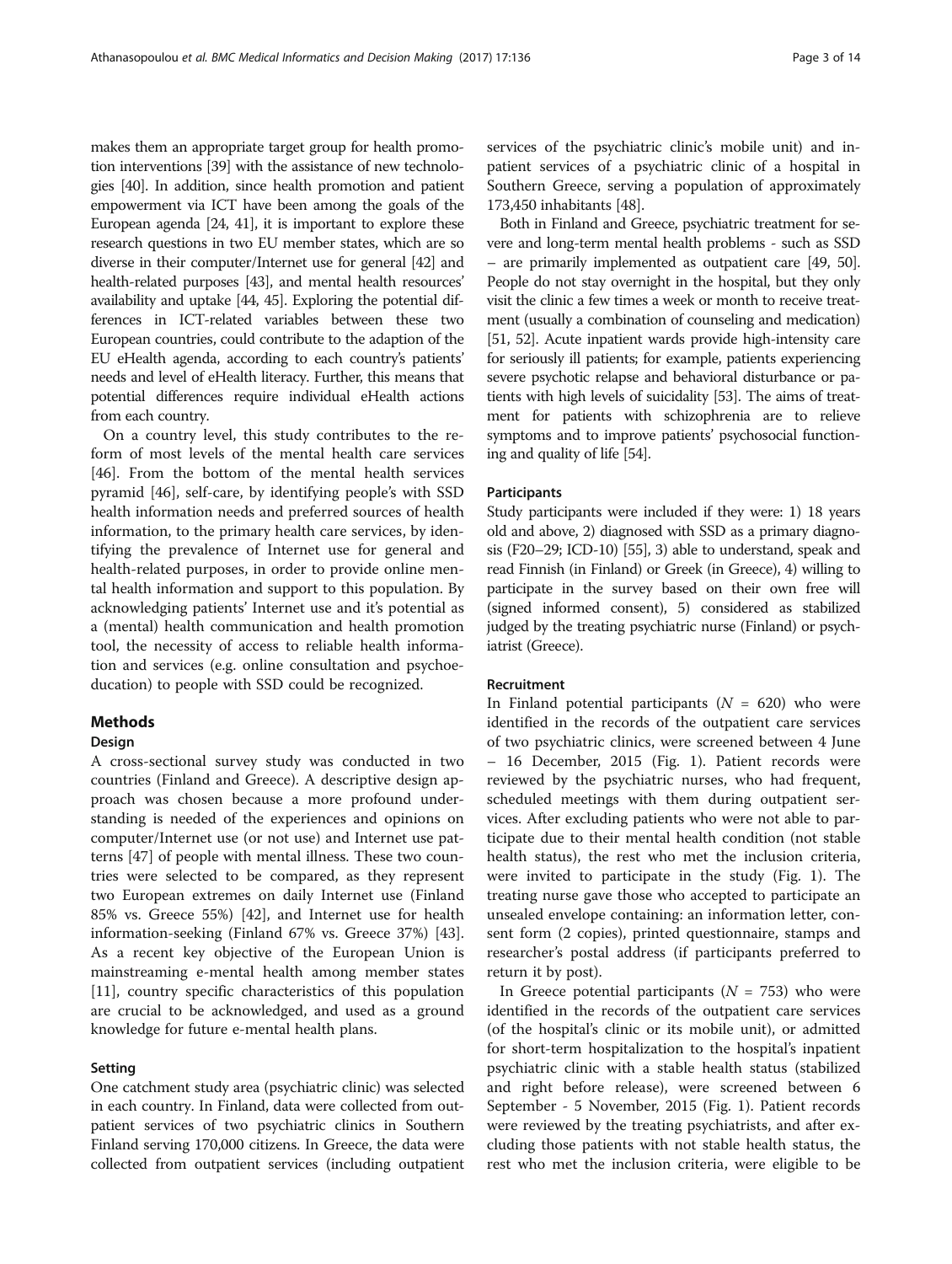<span id="page-3-0"></span>

contacted by the first author in order to be invited to participate in the study. For those who were asked and accepted to participate, the researcher gave them the research material as in the Finnish study.

## Data collection

In Finland all participants filled the questionnaire themselves and returned it to the treating nurse in a sealed envelope, while they had the choice to send it by post to the researcher ( $n = 128$ , Response rate = 50%). In Greece participants could choose between: filling the questionnaire themselves and returning it to the psychiatric clinic in a sealed envelope ( $n = 3$ ), or filling the questionnaire as a face-to-face structured interview performed by the researcher ( $n = 98$ ) ( $n = 101$ , Response rate = 76%). The time needed to complete the questionnaire was maximum 30 min. A description of the patient recruitment and the flow of data collection in both country groups is described above in Fig. 1.

## Measures

The data were obtained using a structured questionnaire. The selected questionnaire on 'Computer and Internet use' by Choi and DiNitto [[28\]](#page-12-0) was chosen as the most appropriate to answer our major research questions, and in addition, it was considered an established, valid and reliable instrument by previous studies [[56\]](#page-13-0). As the questionnaire was used for the first time in a Finnish and Greek native speaking population it was translated, pilot-tested and culturally adapted from the source language (English) to the target languages (Finnish and Greek) based on the 'Minimal Translation Criteria' [[57\]](#page-13-0). The translated questionnaires were pilottested in 12 Finnish and 5 Greek individuals having the same diagnosis as the target population [[58](#page-13-0)].

All participants answered demographic and basic questions (demographics, computer/Internet use, reasons for non-use/discontinuation, sources of health information) and the respective questionnaire section according to his/ her computer/Internet use experience [never-users answered 'Attitudes Toward Computer/Internet Questionnaire' (31 items in total), previous users answered 'eHealth Literacy' (30 items in total), current users answered 'eHealth Literacy' and 'Internet use patterns' (36 items in total)]. Details about the questionnaire's items can be found in the 'Additional file [1](#page-11-0)'.

Sociodemographics were answered from all study participants and included 7 open or close-ended questions between 2 and 6 alternatives (Additional file [1](#page-11-0)). Basic information regarding ICT use and sources of health information was answered from all study participants and based on Chronaki and colleagues [[59\]](#page-13-0) and Choi and DiNitto [[28\]](#page-12-0), exploring important sources for health information, ICT use (Internet/Mobile/SMS use), and Reasons for Non-use/Discontinuation.

Attitudes toward Computer/Internet - ATC/IQ (Bear and colleagues [\[60\]](#page-13-0) adapted by Choi and DiNitto [\[28](#page-12-0)]) was answered by never computer/Internet users. ATC/ IQ measured respondents' attitudes toward using computers and the Internet, scored on a 5-point Likert scale ('Completely Disagree'-'Completely Agree'). It consisted of 10 statements, specifically measuring participants'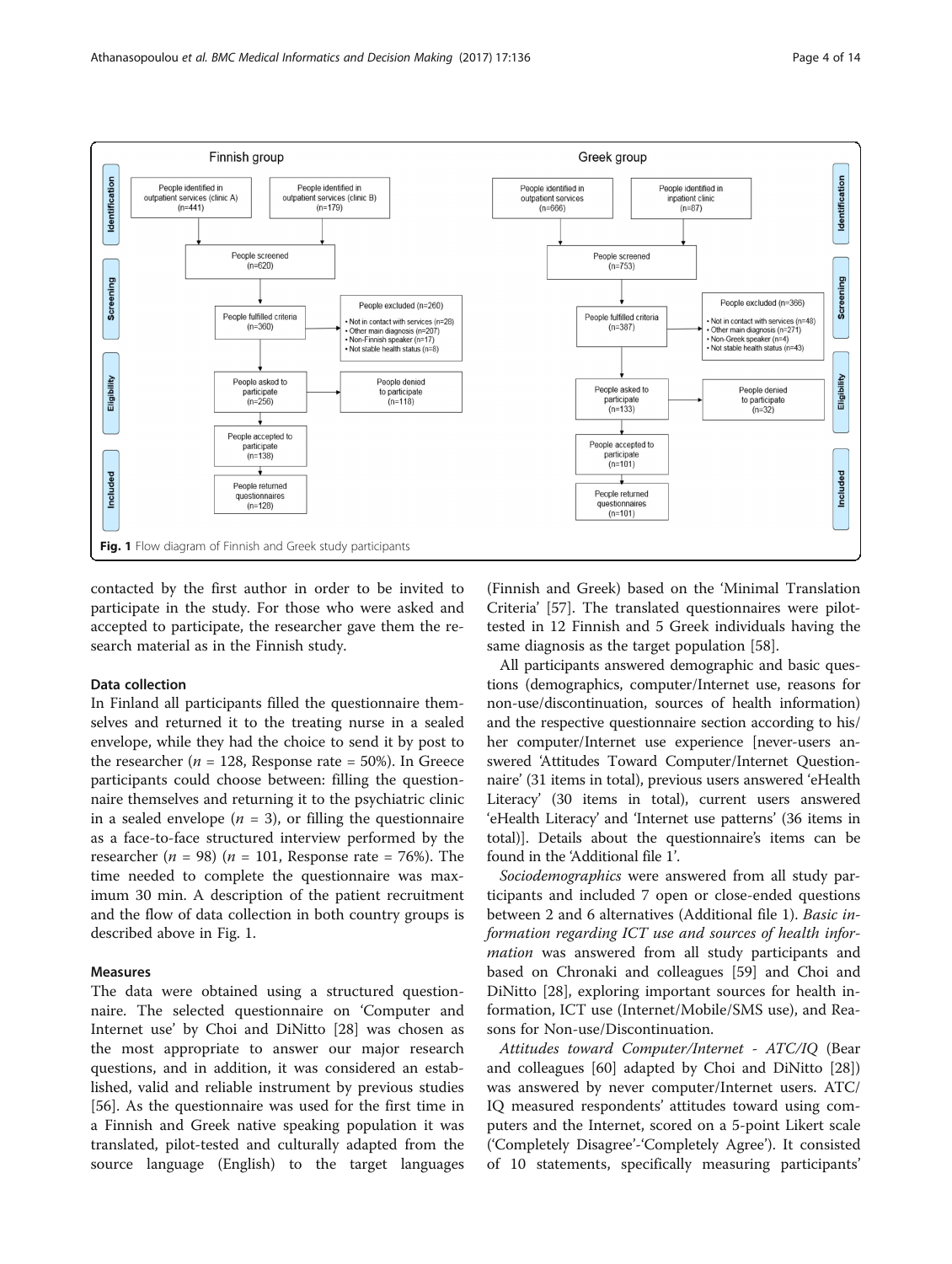efficacy and interest toward computer/Internet (Additional file [1\)](#page-11-0). The internal consistency of the ATC/IQ subscales were found to be good / acceptable. In particular for the Efficacy subscale, Chronbach's α was .78 in the Finnish sample and  $\alpha = .80$  in the Greek sample. For the Interest subscale, Chronbach's α was .52 in the Finnish sample and  $\alpha$  = .76 in the Greek sample.

eHealth Literacy Scale (eHEALS; Norman and Skinner [[16\]](#page-12-0) adapted by Choi and DiNitto [\[28](#page-12-0)]) was answered by current and previous computer/Internet users. eHEALS measured respondents' combined knowledge, confidence, and perceived skills in finding, evaluating, and applying electronic health information to health problems [[16\]](#page-12-0), scored on a 5-point Likert scale ('Completely Disagree'-'Completely Agree') and consisted of 8 statements (Additional file [1\)](#page-11-0). The internal consistency of the collected data using the eHEALS was good (Cronbach  $\alpha$  = .86 in both Finnish and Greek sample), and comparable to reliability estimates reported in previous studies [[16, 28](#page-12-0)]. Internet use patterns [\[28](#page-12-0)] was answered by current computer/Internet users. It consisted of 6 closeended questions, between 2 and 12 alternative answers (Additional file [1](#page-11-0)).

## Data analysis

The data analysis consisted of 8 steps. First, for the items measured by 5-point Likert scales (Important sources of health information, ATC/IQ, eHEALS), the two higher endpoints ("4" and "5" points) were recoded as "Agree" or "Important" or "Useful", likewise the two lowest endpoints ("1" and "2" points) were recoded as "Disagree" or "Not important" or "Not useful" during the data analysis [[24](#page-12-0)]. In addition, the second item of ATC/IQ ('Computers/Internet are too complicated for me to understand'), was reverse scored 'not' was removed from the original negative statement, after communication with the original author. Second, all data were summarized using descriptive statistics. For normally distributed data mean (standard deviation) was used, while non-normally distributed data were presented as median (minimum, maximum). Categorical data were presented as frequencies and percentages. Third, the final score for efficacy and interest (two major components of ATC/IQ) was the average of all 5 items of each component (score range 1–5), while eHEALS' final score was the sum of all 8 items (score range 8–40), with the higher scores represented higher levels of efficacy/interest/eHealth literacy. Fourth, comparisons between countries were performed applying 1-way Analysis of Variance (ANOVA) test in case of normally distributed data and Kruskal-Wallis rank test in case of non-normally distributed data. For categorical data, comparisons between countries were performed using Chi-Square test of independence and Fisher's exact test. Fifth, the level of education was recoded as up to 9 years of formal education, 10–12 years of formal

education and >12 years of formal education. The frequency of Internet use was recoded as daily Internet use versus non-daily internet use. Sixth, for binary response variables, multivariable logistic regressions were performed with dependent variables the frequency of Internet use (daily vs. non-daily), the health-related Internet use (yes/ no), the social networking websites use (yes/no) and watching videos (yes/no) and independent variable being the country (Greece vs. Finland) adjusting for gender (male, female), age (in years), level of education (up to 9 years of formal education, 10–12 years of formal education and >12 years of formal education) and duration of the disease (in years). Results are reported as Odds Ratios (OR), 95% Confidence Intervals (CI) and P-values. Seventh, for continuous response variables, multivariable linear regressions were performed with dependent variables the Efficacy, the Interest and the eHeals and independent variable being the country (Greece vs. Finland) adjusting for the same variables as the logistic regressions above. Results of linear regression models are presented as beta-coefficients (beta), 95% Confidence Intervals (CI) and P-values. Eighth, Internet use for health-related reasons was measured by calculating the prevalence of the three first answer alternatives to the question 'Reasons of Internet use' [1) Research health-related information, or 2) Communicate with health professionals about health-related issues, or 3) Communicate with other users about health-related issues) (from 'Internet use patterns' section)]. All data was analyzed with the JMP Pro 11, SAS Version 9.4 [\[61\]](#page-13-0) and SPSS Version 21.0 [\[62](#page-13-0)] for Windows. Analyses were considered statistically significant at the  $P < .05$  alpha level (2-tailed).

## Results

### Description of participants

In the Finnish group, both genders were almost equally represented, the median age of respondents was 38 years, and median duration of illness was 16 years (Table [1](#page-5-0)). Most participants were single ( $n = 97, 76\%$ ), college or vocational school graduates ( $n = 49, 38\%)$ , on disability pension  $(n = 91, 71\%)$ , and lived alone  $(n = 87, 68\%)$  (Table [1](#page-5-0)). In the Greek group, males were the most prevalent, with a median age of 44 years, and a median duration of illness 11 years (Table [1\)](#page-5-0). Most of them were single ( $n = 44, 43\%$ ), had completed primary or middle school ( $n = 53, 52\%$ ), were unemployed ( $n = 35$ , 34%), and lived at their parental household ( $n = 43, 42\%$ ). When compared to their Finnish counterparts, Greek participants had shorter illness history  $(P = 0.006)$ , the majority of them tended to be older and male ( $P = 0.006$ ), more were in a partnership or married  $(P < .0001)$ , more were unemployed  $(P < .0001)$ , and much less were living alone  $(P < .0001)$  (Table [1\)](#page-5-0).

Among the Finnish group, the most important source of health information was face-to-face contact with medical professionals, followed by the Internet, family, friends and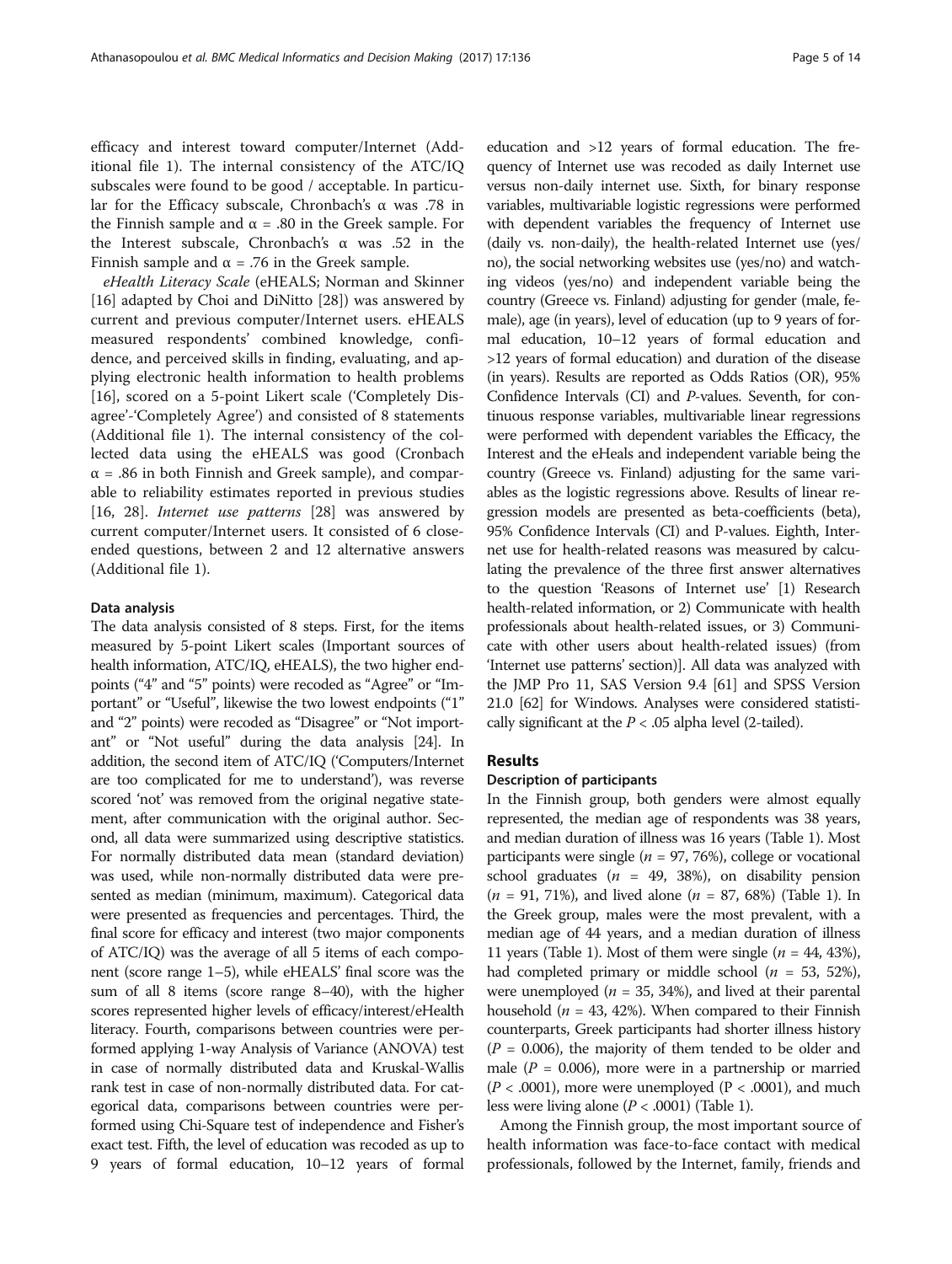| Socio-demographic characteristics                                       | Total sample $N = 229$ | Finnish group $n = 128^a$ | Greek group $n = 101a$ | $\bar{\rho^b}$ |
|-------------------------------------------------------------------------|------------------------|---------------------------|------------------------|----------------|
| Age <sup>+</sup>                                                        |                        |                           |                        |                |
| Median (min, max)                                                       | 41 (19, 77)            | 38 (20, 64)               | 44 (19, 77)            | 0.007          |
| Duration of illness (since the first contact with psychiatric services) |                        |                           |                        | 0.006          |
| Median (min, max) <sup>+</sup>                                          | 13 (0, 56)             | 16 (0, 47)                | 11(0, 56)              |                |
| Gender: N (%)                                                           |                        |                           |                        | 0.006          |
| Male                                                                    | 132 (58)               | 61 (48)                   | 71 (70)                |                |
| Female                                                                  | 97 (42)                | 67 (52)                   | 30 (30)                |                |
| Marital status: N (%)                                                   |                        |                           |                        | < .0001        |
| Single                                                                  | 141 (62)               | 97 (76)                   | 44 (43)                |                |
| Partnership/Married                                                     | 58 (25)                | 22(17)                    | 36 (36)                |                |
| Separated/Divorced                                                      | 26(11)                 | 9(7)                      | 17(17)                 |                |
| Widowed                                                                 | 4(2)                   | 0(0)                      | 4(4)                   |                |
| Level of education: N (%)                                               |                        |                           |                        | < .0001        |
| No formal education                                                     | 3(1)                   | 3(2)                      | 0(0)                   |                |
| Primary and middle school                                               | 73 (32)                | 20(16)                    | 53 (52)                |                |
| High school                                                             | 56 (25)                | 31(24)                    | 25 (25)                |                |
| College or Vocational training                                          | 64 (28)                | 49 (38)                   | 15(15)                 |                |
| University degree                                                       | 33 (14)                | 25 (20)                   | 8(8)                   |                |
| Employment status: N (%)                                                |                        |                           |                        | < .0001        |
| Unemployed                                                              | 51 (22)                | 16(13)                    | 35 (34)                |                |
| Social welfare benefit                                                  | 14(6)                  | 2(2)                      | 12(12)                 |                |
| Student                                                                 | 10(5)                  | 7(5)                      | 3(3)                   |                |
| Disability pension                                                      | 124 (54)               | 91(71)                    | 33(33)                 |                |
| Employed (including sick leave)                                         | 19(8)                  | 5(4)                      | 14(14)                 |                |
| Other                                                                   | 11(5)                  | 7(5)                      | 4(4)                   |                |
| Living situation: N (%)                                                 |                        |                           |                        |                |
| Own household (with partner/family)                                     | 56 (24)                | 20(16)                    | 36 (36)                | < .0001        |
| Own household (alone)                                                   | 109 (48)               | 87 (68)                   | 22 (22)                |                |
| Flat share                                                              | 5(2)                   | 5(4)                      | 0(0)                   |                |
| Parents' household                                                      | 51 (22)                | 8(6)                      | 43 (42)                |                |
| Supported housing                                                       | 8(4)                   | 8(6)                      | 0(0)                   |                |
| Important sources of health information <sup>c</sup> : N (%)            |                        |                           |                        |                |
| Internet                                                                | 121 (53)               | 76 (59)                   | 45 (45)                | 0.16           |
| TV/Radio                                                                | 86 (38)                | 48 (38)                   | 38 (38)                | 0.11           |
| Books, medical encyclopaedias and leaflets                              | 117(51)                | 61 (48)                   | 56 (55)                | 0.02           |
| Courses and lectures                                                    | 100(44)                | 41 (32)                   | 59 (58)                | < .0001        |
| Newspapers, magazines                                                   | 76 (33)                | 48 (38)                   | 28 (28)                | 0.74           |
| Family, friends, colleagues                                             | 141(62)                | 72 (57)                   | 69 (68)                | 0.44           |
| Pharmacies                                                              | 144 (63)               | 71 (56)                   | 73 (72)                | 0.04           |
| Face-to-face contact with medical professionals                         | 203 (89)               | 111 (87)                  | 95 (94)                | 0.85           |

<span id="page-5-0"></span>Table 1 Sociodemographics and important sources of health information between country groups

<sup>a</sup>Percentages inside the parentheses (%) refer to percentages within country<br><sup>b</sup>Fisher's Exact Test<br><sup>SNumber of the bighest points ('4 – Important' and '5 – Very important') co</sup>

 ${}^{\text{c}}$ Number of the highest points ('4 = Important' and '5 = Very important') coded together

Kruskal-Wallis rank test used for comparisons between countries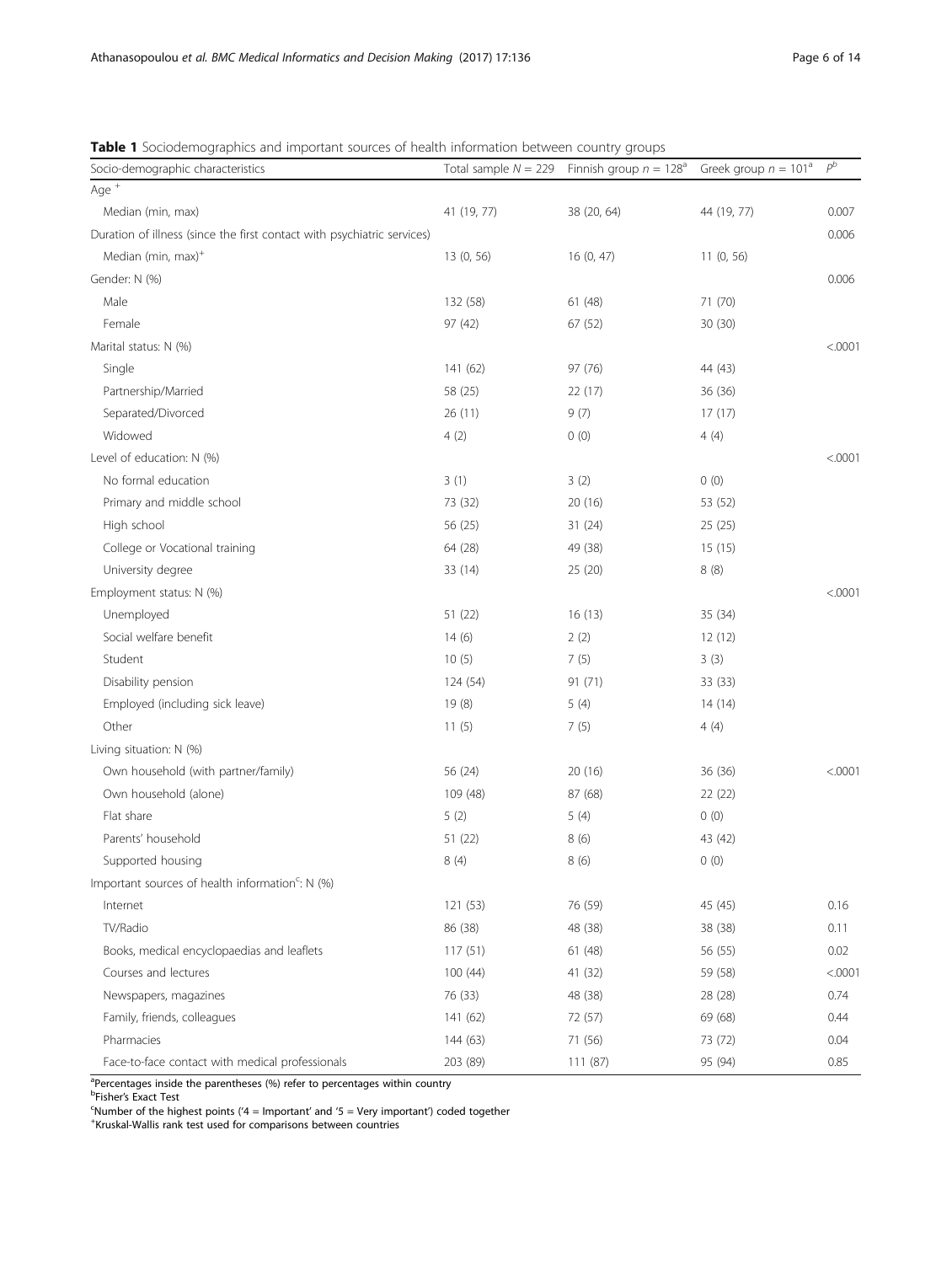<span id="page-6-0"></span>colleagues (Table [1](#page-5-0)). Among the Greek group, the most important source of health information was face-to-face contact with medical professionals, followed by pharmacies; and family, friends and colleagues (Table [1](#page-5-0)). As opposite to Finnish participants, more patients in Greece favored courses and lectures ( $P < .0001$ ), books, medical encyclopaedias and leaflets ( $P = 0.02$ ); and pharmacies ( $P$ = 0.04) as a health information source (Table [1](#page-5-0)).

## ICT use, ATC/IQ, and eHealth literacy

As for ICT use, most Finnish participants ( $n = 111, 87\%)$ were current Internet users,  $2\%$  ( $n = 3$ ) were previous Internet users, and  $11\%$  ( $n = 14$ ) had never used the Internet (Table 2). On the contrary, over a half of the Greek participants ( $n = 60, 59\%$ ) had never used the Internet, 8%  $(N = 8)$  were previous Internet users and a third  $(n = 33,$ 33%) were current Internet users ( $P < .0001$ ) (Table 2). The reported reasons for never use/discontinuation were different between country groups ( $P < .0001$ ): No Internet connection and/or computer at home because of cost  $(FI = 9 \text{ vs. } GR = 14)$ ; It is not helpful  $(FI = 0, GR = 1)$ ; I do

not need it (FI =  $6$  vs.  $GR = 19$ ); Cannot use computer because of disability/pain (FI = 0 vs.  $GR = 18$ ); Other reason  $(FI = 2 \text{ vs. } GR = 16)$ . In the Finnish group, other reasons included: 1) lack of knowledge in using computers/Internet and 2) broken Internet connection/computer. In the Greek group, other reasons included: 1) afraid of breaking it; 2) no time to engage with it; 3) very difficult to use; 4) I don't know how to use it; 5) prefer to spend my free time with friends and family; 6) relative uses it for me; 7) unaware of what Internet is and 8) it is confusing.

Attitudes Toward Computer/Internet (ATC/IQ) among never Internet users were found to be neutrally scored among Finnish participants (Table 2). The first component of ATC/IQ, efficacy, had a mean score of 2.93 out of maximum 5. The second component of ATC/IQ, interest, had a mean score of 2.60 out of maximum 5. As for the Greek participants, efficacy was slightly higher compared to their Finnish counterparts (Mean = 3.06;  $P = 0.585$ ). Further, interest scored significantly higher in the Greek group (Mean = 3.16;  $P < .0001$ ) (Table 2). The supplementary items of this

Table 2 ICT use, ATC/IQ and eHealth literacy between country groups

|                                                                                             | Finnish group     | Greek group       | P-value    |
|---------------------------------------------------------------------------------------------|-------------------|-------------------|------------|
|                                                                                             | n(%)              | n(%)              |            |
| Information and Communication Technology use (among all participants):                      |                   |                   |            |
| Internet use                                                                                |                   |                   | < .0001    |
| Never user                                                                                  | 14(11)            | 60 (59)           |            |
| Previous user                                                                               | 3(2)              | 8(8)              |            |
| Current user                                                                                | 111(87)           | 33 (33)           |            |
| Mobile phone use                                                                            |                   |                   | 0.01       |
| Yes                                                                                         | 123 (96)          | 85 (84)           |            |
| <b>No</b>                                                                                   | 5(4)              | 16(16)            |            |
| SMS use                                                                                     |                   |                   | < .0001    |
| Yes                                                                                         | 109 (85)          | 44 (44)           |            |
| <b>No</b>                                                                                   | 19(15)            | 57 (56)           |            |
| Attitudes Towards Computers/Internet (among never Internet users) <sup>7</sup> :            | Mean (SD)         | Mean (SD)         | $P$ -value |
| ATC/IQ Efficacy                                                                             | 2.93(0.81)        | 3.06(0.86)        | 0.585      |
| ATC/IQ Interest                                                                             | 2.60(0.67)        | 3.16(0.50)        | < .0001    |
| Supplementary questions <sup>+</sup> :                                                      | Median (Min, max) | Median (Min, max) | $P$ -value |
| Willingness to find online health information if someone teaches me how to use the Internet | 4(1, 5)           | 4(1, 4)           | 0.829      |
| Comfort joining an online health discussion group and exchange emails with others           | 2.5(1, 5)         | 3(1, 5)           | 0.207      |
|                                                                                             | Mean (SD)         | Mean (SD)         | $P$ -value |
| eHealth literacy (among previous and current Internet users)                                | 27.05 (5.36)      | 23.15 (7.23)      | < .0001    |
| Supplementary questions:                                                                    | Median (Min, max) | Median (Min, max) | $P$ -value |
| Perceived usefulness                                                                        | 4(1, 5)           | 3(1, 5)           | 0.199      |
| Perceived importance                                                                        | 4(1, 5)           | 4(1, 5)           | 0.732      |
| Comfort joining an online health discussion group and exchange emails with others           | 2(1, 5)           | 3(1, 5)           | 0.492      |

\* One-way ANOVA test was used to detect differences between countries

+ Kruskal-Wallkis rank test was used to detect differences between countries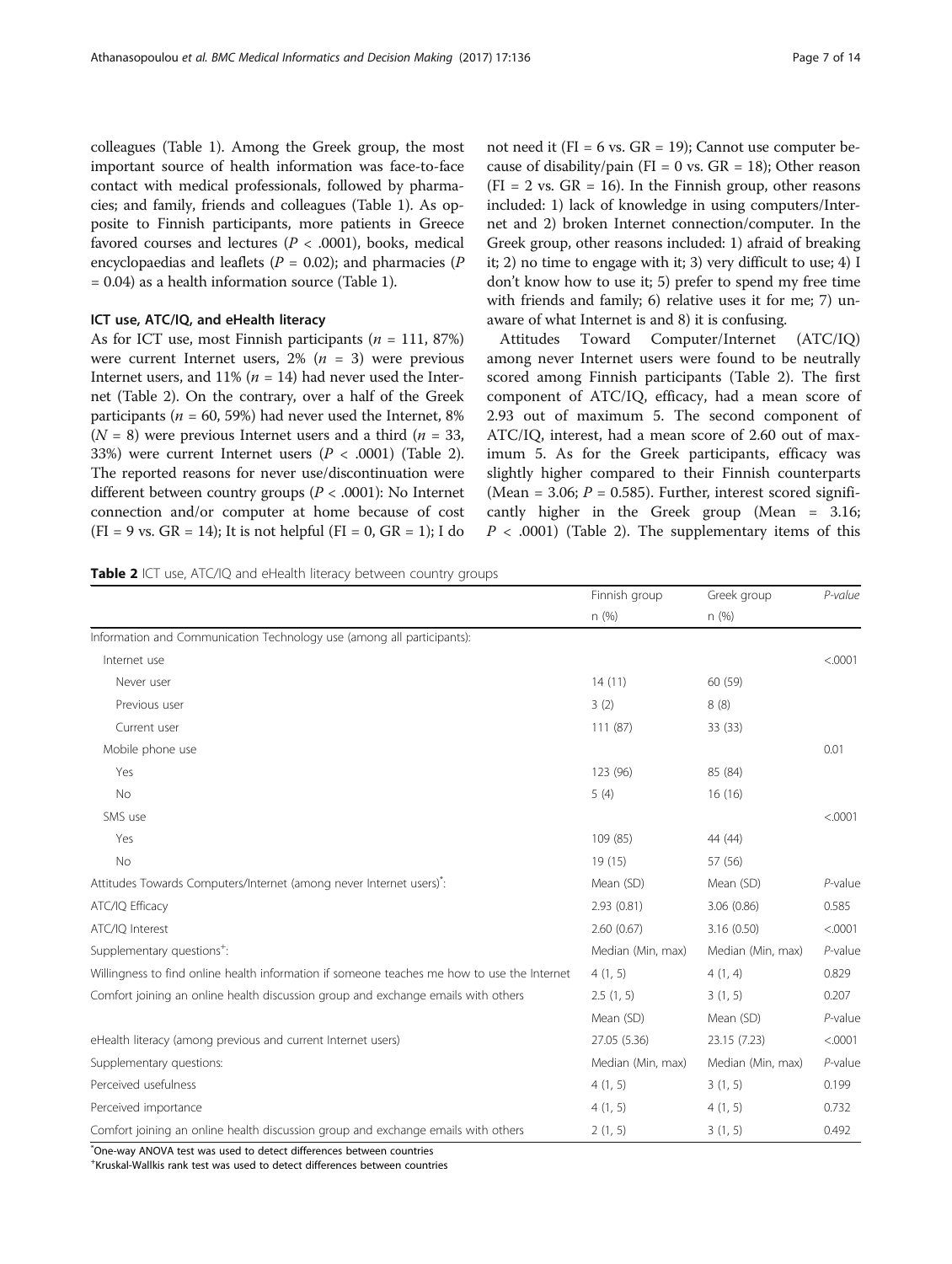section, denoted similar willingness to find online health information  $(P = 0.829)$  and comfort joining online health discussion groups between countries ( $P = 0.207$ ) (Table [2\)](#page-6-0).

The mean score of the eHealth literacy (eHEALS) was significantly higher amongst Finnish Internet users compared to Greek Internet users [27.05 (SD 5.36) vs. 23.15 (SD 7.23);  $P < .0001$ ; Table [2](#page-6-0)]. The supplementary items of this section were compared between country groups, and no statistically significant differences were found (Table [2](#page-6-0)).

#### Internet use patterns and activities

Almost all Finnish Internet users ( $n = 106, 95\%$ ) had a home Internet access and email address (Table [3\)](#page-8-0). About two-thirds were using the Internet at least once a day. The most common reasons for Internet use were: online banking/pay bills ( $n = 101, 91\%$ ), research for information about topics of interest ( $n = 98$ , 88%) (not healthrelated), and send/receive email ( $n = 91, 82\%$ ). A bit less than two-thirds ( $n = 67, 60\%$ ) believed that it is sometimes easy for them to find the website they wanted and trace the information they needed from a specific site. The most common reason for making Internet use harder for them was difficulty in concentration for long periods of time  $(n = 31, 28%)$  (Table [3\)](#page-8-0).

On the other hand, although the majority of the Greek group of Internet users had a home Internet access  $(n = 27, 82\%)$ , close to about a fifth  $(n = 6, 18\%)$  had Internet access through other places (Table [3](#page-8-0)). Most of them ( $n = 29, 88\%$ ) had an email address, were using the Internet at least once per day ( $n = 23, 70\%$ ), and stated it always easy to find the website and the information they were looking for on the Internet ( $n = 12, 37\%)$ (Table [3\)](#page-8-0). The most common reasons for Internet use among Greek participants included: research for information about topics of interest (not health-related)  $(n = 30, 91\%)$ , watching videos  $(n = 30, 91\%)$ , and use of social networking websites/dating sites ( $n = 25, 76\%$ ). The most frequent reason that made Internet use harder for them, was difficulty in concentration for long periods of time  $(n = 11, 33%)$  (Table [3\)](#page-8-0).

When comparing the Finnish with the Greek group, statistically significant differences were found for: location of Internet access, the frequency, the reasons of Internet use, easiness to locate information, and various reasons for Internet use (Table [3](#page-8-0)).

In the Finnish group, more than the half participants used the Internet for health-related purposes ( $n = 61, 55\%)$ and the same percentage for social networking and dating websites ( $n = 61, 55\%$ ), while many of them used if to watch videos ( $n = 81, 73\%$ ). Similarly, in the Greek group 61%  $(n = 20)$  used the Internet for health-related reasons, many used it for social networking and dating sites  $(n = 25, 76%)$ and the majority for watching videos  $(n = 30, 91\%).$ 

Statistically significant differences between groups were identified for: Internet use for social networking and dating sites ( $P = 0.03$ ), watching videos ( $P = 0.03$ ), play games online ( $P < .0001$ ), send/receive email ( $P = 0.001$ ), and do banking online/pay bills  $(P < .0001)$  (Table [3](#page-8-0)).

Last, since the sample was not matched for disease duration, we included disease duration as a confounder in all the regression models. This information can be found in the supplementary tables in Additional file [2](#page-11-0).

## Internet use patterns, eHealth literacy, and attitudes toward computer/ internet, multivariable analysis

Table [4](#page-9-0) summarizes the impact of country as an independent variable in several linear and logistic multivariable regression models. All models were adjusted for the same demographic confounding variables (gender, age, level of education and duration of the disease). Results indicated that Finnish participants had much higher odds of being daily Internet users compared to Greek patients (OR 14.52; 95% Confidence Interval [CI] from 5.40 to 39.03;  $P < .0001$ ). Country was also a significant predictor of Interest (beta = −0.44; 95% CI from  $-0.75$  to  $-0.13$ ;  $P = 0.006$ ) amongst never Internet users, and eHealth literacy (beta =  $5.02$ ;  $95\%$  CI from 2.52 to 7.53;  $P < .0001$ ) among Internet users, No significant associations were identified between internet use for health-related purposes, social networking/dating websites, watching videos, Efficacy, and country.

## **Discussion**

#### Key findings

This study was the first to describe and compare Internet use for general and health-related purposes, eHealth literacy, and attitudes toward computer/Internet among Finnish and Greek adults with SSD. The majority of Finnish participants were computer/Internet users, tended to use the Internet more frequently, and scored higher in eHealth literacy, when compared to their Greek counterparts. Most of Greek participants were never Internet users, while never-users exhibited higher interest in computers/Internet when compared to their Finnish counterparts. Internet users from both groups showed similar use patterns concerning: Internet use for health-related purposes, social media/dating websites use and watching videos. More than half of Internet users, used the Internet for health/related purposes.

## Discussion under the light of the literature

As expected, Internet use was much more prevalent in the Finnish than in the Greek group, which is in accordance with the general population [\[42\]](#page-13-0). The biggest percentage of the Greek participants had never used the Internet. However, surprisingly enough, considering the economic situation in Greece [\[63\]](#page-13-0), cost was not the first reason for non-usage for the Greek population (as for Finns), but their perception of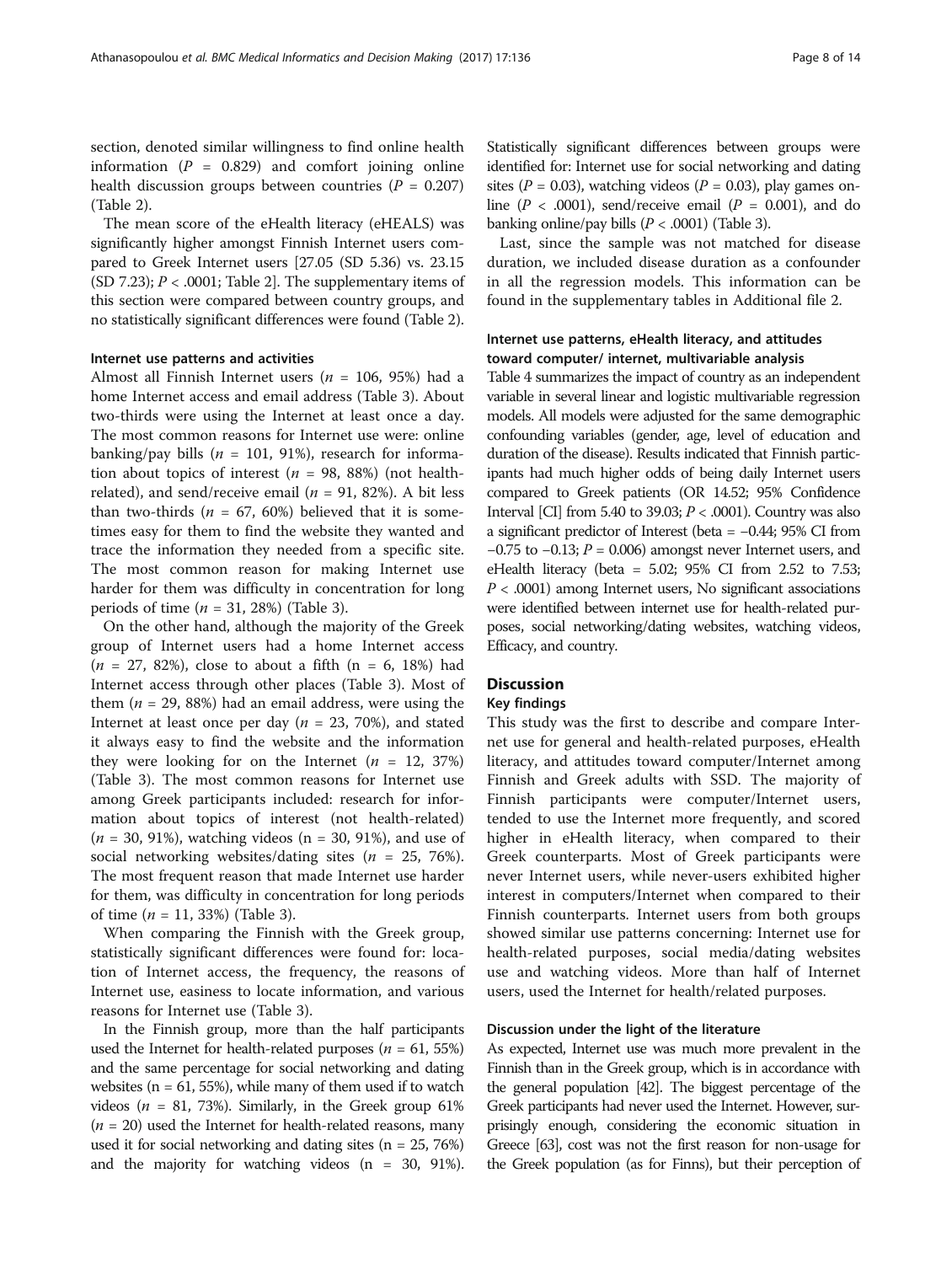| Internet patterns                                                     | Internet users           |                                              |                                            |             |
|-----------------------------------------------------------------------|--------------------------|----------------------------------------------|--------------------------------------------|-------------|
| N (%)                                                                 | Total $N = 144$<br>N (%) | Finnish group $n = 111$ <sup>a</sup><br>n(%) | Greek group $n = 33$ <sup>a</sup><br>n (%) | $P$ - value |
| Location of Internet access: <sup>b</sup>                             |                          |                                              |                                            |             |
| Home                                                                  | 133 (92)                 | 106 (95)                                     | 27 (82)                                    | 0.02        |
| Apartment complex                                                     | 1(1)                     | 1(1)                                         | 0(0)                                       |             |
| Family/friend's house                                                 | 3(2)                     | 3(3)                                         | 0(0)                                       |             |
| Library                                                               | 1(1)                     | 1(1)                                         | 0(0)                                       |             |
| Other                                                                 | 6(4)                     | 0(0)                                         | 6(18)                                      | < .0001     |
| Email address:                                                        |                          |                                              |                                            | 0.28        |
| Yes                                                                   | 133 (92)                 | 104 (94)                                     | 29 (88)                                    |             |
| <b>No</b>                                                             | 11(8)                    | 7(6)                                         | 4(12)                                      |             |
| Frequency of Internet use:                                            |                          |                                              |                                            | 0.03        |
| At least once a day                                                   | 108 (75)                 | 85 (77)                                      | 23 (70)                                    |             |
| Every few days                                                        | 15(10)                   | 9(8)                                         | 6(18)                                      |             |
| Once a week                                                           | 8(6)                     | 7(6)                                         | 1(3)                                       |             |
| A few times a month                                                   | 11(8)                    | 9(8)                                         | 2(6)                                       |             |
| Once a month or less                                                  | 2(1)                     | 1(1)                                         | 1(3)                                       |             |
| Reasons of Internet use:                                              |                          |                                              |                                            |             |
| Research health-related information                                   | 81 (56)                  | 61(55)                                       | 20(61)                                     | 0.57        |
| Communicate with health professionals about health-related issues     | 9(6)                     | 5(4)                                         | 4(12)                                      | 0.21        |
| Communicate with other users about health-related issues              | 15(10)                   | 10(9)                                        | 5(15)                                      | 0.34        |
| Internet use for health-related purposes <sup>c</sup>                 | 81 (56)                  | 61(55)                                       | 20(61)                                     | 0.56        |
| Research information about other topics or issues of interest to me   | 128 (89)                 | 98 (88)                                      | 30 (91)                                    | 0.67        |
| Send/receive email                                                    | 109 (76)                 | 91 (82)                                      | 18 (55)                                    | 0.001       |
| Buy products online                                                   | 84 (58)                  | 69 (62)                                      | 15(45)                                     | 0.09        |
| Do banking online/pay bills                                           | 110 (76)                 | 101 (91)                                     | 9(27)                                      | < .0001     |
| Read news, papers, magazines, and books online                        | 102(71)                  | 79 (71)                                      | 23 (70)                                    | 0.87        |
| Play games online                                                     | 45 (31)                  | 26(23)                                       | 19 (58)                                    | < .0001     |
| Watch videos (including YouTube)                                      | 111(77)                  | 81 (73)                                      | 30 (91)                                    | 0.03        |
| Use social networking websites and/or dating sites                    | 86 (60)                  | 61(55)                                       | 25(76)                                     | 0.03        |
| Other                                                                 | 28 (19)                  | 17(15)                                       | 11(33)                                     | 0.02        |
| Easiness to locate website and to find information within that site:d |                          |                                              |                                            | 0.02        |
| Always easy                                                           | 42 (29)                  | 30 (27)                                      | 12(37)                                     |             |
| Sometimes easy                                                        | 75 (52)                  | 67 (60)                                      | 8(24)                                      |             |
| Not so easy                                                           | 22 (16)                  | 13(12)                                       | 9(27)                                      |             |
| Difficult                                                             | 2(1)                     | 1(1)                                         | 1(3)                                       |             |
| Very difficult                                                        | 3(2)                     | 0(0)                                         | 3(9)                                       |             |
| Problems hardening Internet use:                                      |                          |                                              |                                            |             |
| Pain in limbs                                                         | 4(3)                     | 3(3)                                         | 1(3)                                       | 0.93        |
| Unsteady hands                                                        | 13(9)                    | 9(8)                                         | 4(12)                                      | 0.49        |
| Difficulty concentrating for long periods of time                     | 42 (29)                  | 31 (28)                                      | 11(33)                                     | 0.57        |

<span id="page-8-0"></span>Table 3 Internet patterns among Finnish and Greek current Internet users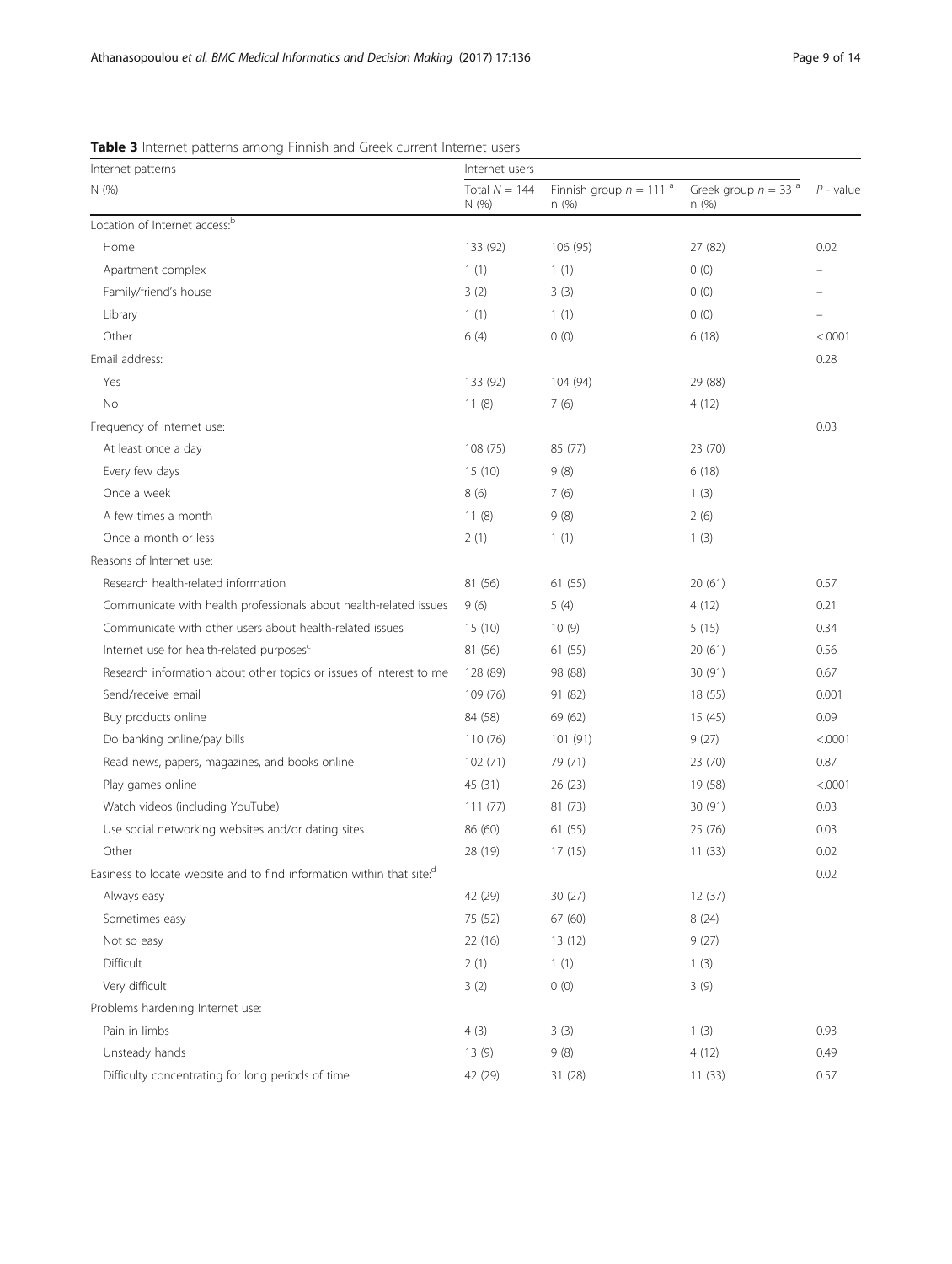| Difficulty sitting for long periods of time | 29(20)  | 19 (17) | 10 (30) | 0.10 |
|---------------------------------------------|---------|---------|---------|------|
| Eyes that tire easily                       | 27 (19) | 17 (15) | 10 (30) | 0.06 |
| Other problems                              | 27(18)  | 21 (19) | 6(18)   | 0.91 |

<span id="page-9-0"></span>Table 3 Internet patterns among Finnish and Greek current Internet users (Continued)

<sup>a</sup>Percentages inside the parentheses (%) refer to percentages within country

*b***Fisher's Exact Test**<br><sup>C</sup>Prevalence of the

<sup>c</sup>Prevalence of the three first answer alternatives to the question 'Reasons of Internet use'

<sup>d</sup>P-value: Pearson's Chi Square

not needing the Internet. This could be explained due to the big differences between the two country samples in relation to education and income [\[64](#page-13-0)], culture [\[65\]](#page-13-0), weather and latitude affecting significantly the duration of the day and lifestyle parameters including, spending more time out of the house, having more social contacts and social interactions [\[66](#page-13-0)–[68\]](#page-13-0), which surely affect Internet use from home.

Among Internet users, Finns scored significantly higher in eHealth literacy. This could mean that Greeks were unsure about their competence regarding skills required to effectively engage information technology for health, which could further mean they were, indeed, not competent enough. Thus, not only the majority of Finns used the Internet, but also those who used the Internet, appeared more confident regarding their health-related ICT skills. Level of education, culture, language, and ethnicity are factors affecting eHealth literacy, which could explain the significant different scores between country groups [[17](#page-12-0), [25,](#page-12-0) [69\]](#page-13-0). Since the eHealth literacy score of the study participants was moderate or low, it means that they did not have the appropriate skills to find, understand and appraise the health information they read online, thus they could not use this source of health information to deeper understand their illness and use it to develop their selfmanagement skills and further improve their health.

While the use of the Internet for health information has been somewhat less common in the south European countries [\[70\]](#page-13-0), in our study the south European (Greek group) and north European participants (Finnish group) reported similar use of Internet for health-related purposes. Nevertheless, there was considerable variation in the importance placed on the Internet as a source of health information. In the Finnish group, the Internet was considered the second most important source, preceded by health professionals. In contrast, the Greek group considered the Internet to be the least important source of health information. This finding is in line with a previous European study [\[24\]](#page-12-0) where health professionals were the most important source of health information, followed by family, friends and colleagues, while Internet was the second least important source of health information. In a more recent European study [[41\]](#page-13-0), the lowest agreement rate to the statement 'I know how to use the health information I find on the Internet to help me' (eHEALS item) was, again, found in the Greek population (84%), where the highest agreement rate was reported by Finns (96%) [[41](#page-13-0)], supporting our current findings (39% vs. 51%).

Greek never-Internet users, exhibited considerably higher Interest towards computers/Internet than their Finnish counterparts. Based on the items of this

Table 4 A summary of odds ratios or beta coefficients reporting the association between country and several dependent variables of interest assessed bymultiple regression models

| Dependent Variable                                           | Country <sup>c</sup> Odds Ratio <sup>a</sup> / Beta <sup>b</sup> | 95% CI             | $P$ -value |
|--------------------------------------------------------------|------------------------------------------------------------------|--------------------|------------|
| Among current Internet users:                                |                                                                  |                    |            |
| Frequency of Internet use (daily vs. non-daily) <sup>a</sup> | 14.52                                                            | 5.40 to 39.03      | < .0001    |
| Internet use for:                                            |                                                                  |                    |            |
| Health-related purposes (yes/no) <sup>a</sup>                | 0.87                                                             | 0.35 to 2.20       | 0.776      |
| Social networking and dating websites (yes/no) <sup>a</sup>  | 0.45                                                             | 0.15 to 1.33       | 0.150      |
| Watching videos (yes/no) <sup>a</sup>                        | 0.53                                                             | 0.13 to 2.17       | 0.380      |
| Among previous & current Internet users:                     |                                                                  |                    |            |
| eHealth literacy <sup>b</sup>                                | 5.02                                                             | 2.52 to 7.53       | < .0001    |
| Among never Internet users:                                  |                                                                  |                    |            |
| Efficacy <sup>b</sup> (ATC/IQ component)                     | $-0.06$                                                          | $-0.66$ to 0.44    | 0.800      |
| Interest <sup>b</sup> (ATC/IQ component)                     | $-0.44$                                                          | $-0.75$ to $-0.13$ | 0.006      |

<sup>a</sup>Logistic regression

**b**Linear regression

c Adjusted for gender, age, level of education and duration of the disease. Greece was used as a reference category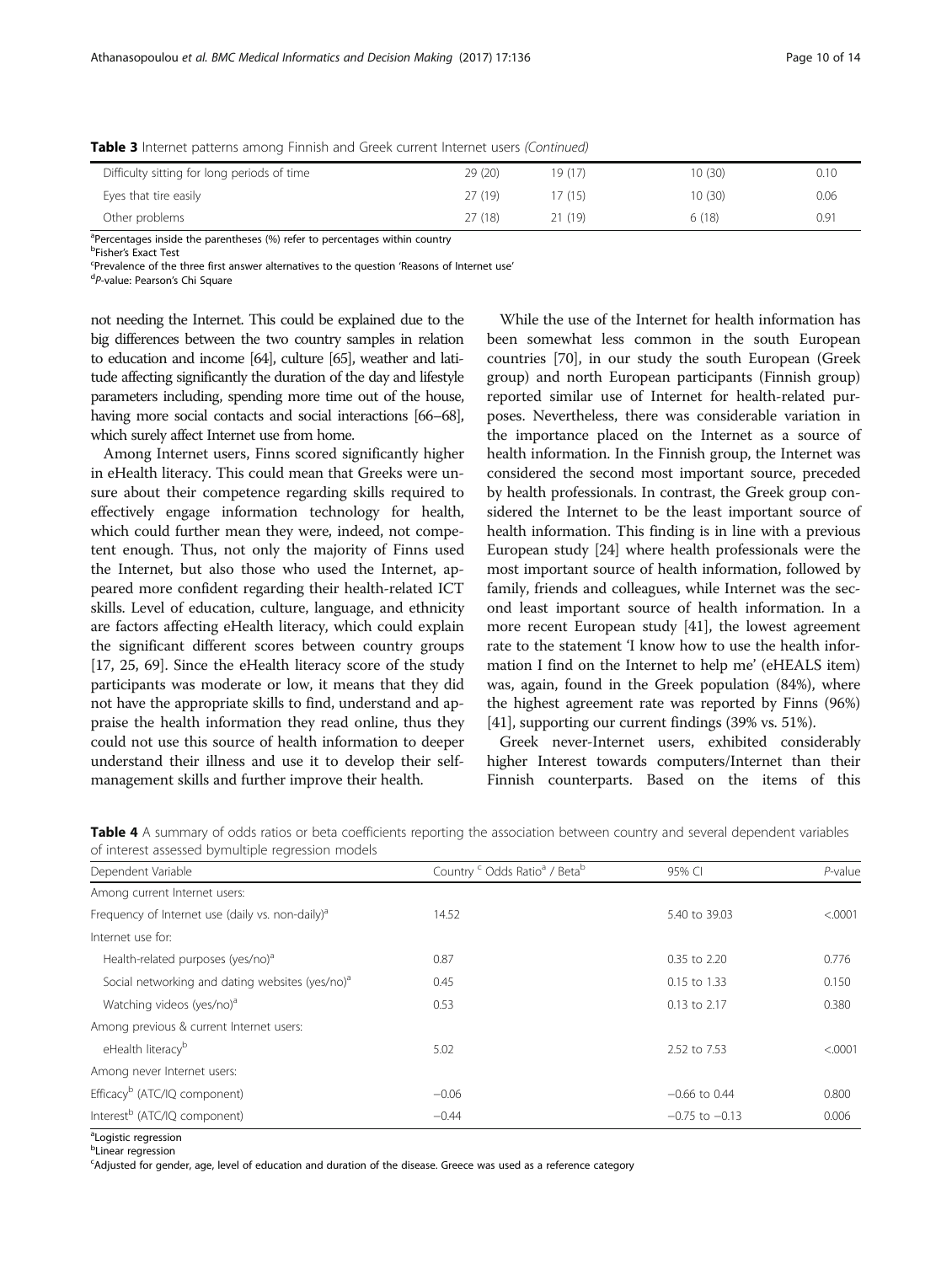component, the Greek group appears more willing to learn, read and hear about computers/Internet. This might be explained by the limited exposure to ICT among the Greek population comparing to the Finnish [[71](#page-13-0)]. Which could further mean that more Finns are aware of computers and the Internet and they are consciously choosing not to use them, whereas Greeks would like to learn more about computers and the Internet if they had the chance.

More than half of the participants in both country groups, used the Internet for health-related purposes. A German study among psychiatric patients, reported even higher prevalence of Internet use for mental healthrelated reasons [[21\]](#page-12-0). Notwithstanding, the Internet users of the Greek group appeared to use social networking sites and YouTube more than their Finnish counterparts. A recent study among the general population [\[72](#page-13-0)] reports slightly different results, with 33% of Greeks and 47% of Finns using social network websites, and 14% of Greeks and 19% of Finns using multimedia content sharing websites (including YouTube). However, a latter finding shows that among the general population, social media use may be highest among those with lower income [[37\]](#page-13-0), which might explain our results.

#### Strengths and limitations

A possible limitation of this study is that the subjects from each country were from one catchment area of a specific clinic in a selected geographic location with a limited number of subjects, and therefore, generalizability may be limited. Additionally, the Greek participants were recruited from both urban (clinic's outpatient services) and rural areas (clinic's mobile unit) where exposure to ICT is not the same as in urban areas which could induce bias. Second, the selection of the participants was not random, thereby the sample is not representative of the population and might suffer from selection bias. Third, although the study protocol was the same in both countries, and the selected instrument was validated and reliable certain adaptions needed to be made according to each clinic's operation procedures. For example, in Finland psychiatric nurses were responsible for patient recruitment, whereas in Greece psychiatrists were responsible for recruitment. Thus, a recruitment bias might have been introduced. A fourth limitation is that patients' symptom severity and psychosocial functioning were not assessed, thus we could not assess if severity and functioning affected eHealth literacy, attitudes and use of computers and Internet. However, psychiatric nurses (Finland) and psychiatrists (Greece) referred only stable patients for potential participation to the study. Fifth, this population exhibits motivational deficits [\[4](#page-12-0)], which could affect their motives in using computers/Internet for general and health-related reasons. Thus, this parameter needs further investigation. Sixth, participants' eHealth skills (eHealth literacy) were

evaluated based on their subjective self-report, without these skills being assessed, tested or actually observed, thus not objectively measured [\[17\]](#page-12-0). Seventh, almost all Greek participants preferred to complete the questionnaire as an interview, thus, the answers could suffer from interviewers' bias. Similarly, social desirability bias cannot be excluded. However, to minimize other interview biases, CA followed appropriate interview guidelines [[73](#page-13-0)]. Eighth, sociodemographic characteristics such as family structure were not assessed, although it could be a factor affecting computers/Internet use, for example having a family member looking for health information online instead of the person with SSD. For that reason multivariable analyses adjusted by socio-demographics such as gender, age, level of education and duration of the disease were performed. Ninth, although robustness tests were performed in our multivariable regressions, their results should be interpreted with caution since they involve limited sample sizes. Despite the aforementioned limitations, this study provides several strengths. Many Internet use aspects were examined providing new information about the experiences, opinions and attitudes toward computers/Internet of those with SSD. In addition, for the first time eHealth literacy of people with SSD from two country groups was described and compared. This provided valuable insights of eHealth literacy of two groups of people with SSD who live in two distant European regions, which represent two extremes in Internet use and experience.

## Impact of the study

Our study could raise awareness about the low/moderate eHealth literacy performance of our population. As suggested by the World Health Organization [\[74](#page-13-0)] low eHealth literacy can negatively affect people and society, causing poor health outcomes, increasing rates of chronic disease, health care costs and health information demands, and prevents equity. Health literacy is more than being able to read pamphlets and successfully make appointments with health professionals. By improving people's access to health information and their capacity to use it effectively, health literacy is critical to empowerment [[16\]](#page-12-0). Empowering people with SSD could lead to personal autonomy in health-related decision making [\[75](#page-13-0)]; responsibility of their health care which controls health costs [\[75, 76](#page-13-0)]; and improvement of their health outcomes [[75, 77](#page-13-0)]. Knowing these people's ICT experiences and preferences could contribute to the reform of health care systems, increasing access to health information, services, support and health education via new technologies, while doing so in accordance with patients' needs. More specifically, based on our results, treatment and self-management skills of people wih SSD could be improved by, enhancing their eHealth literacy, thus, enabling them to find, understand and apply to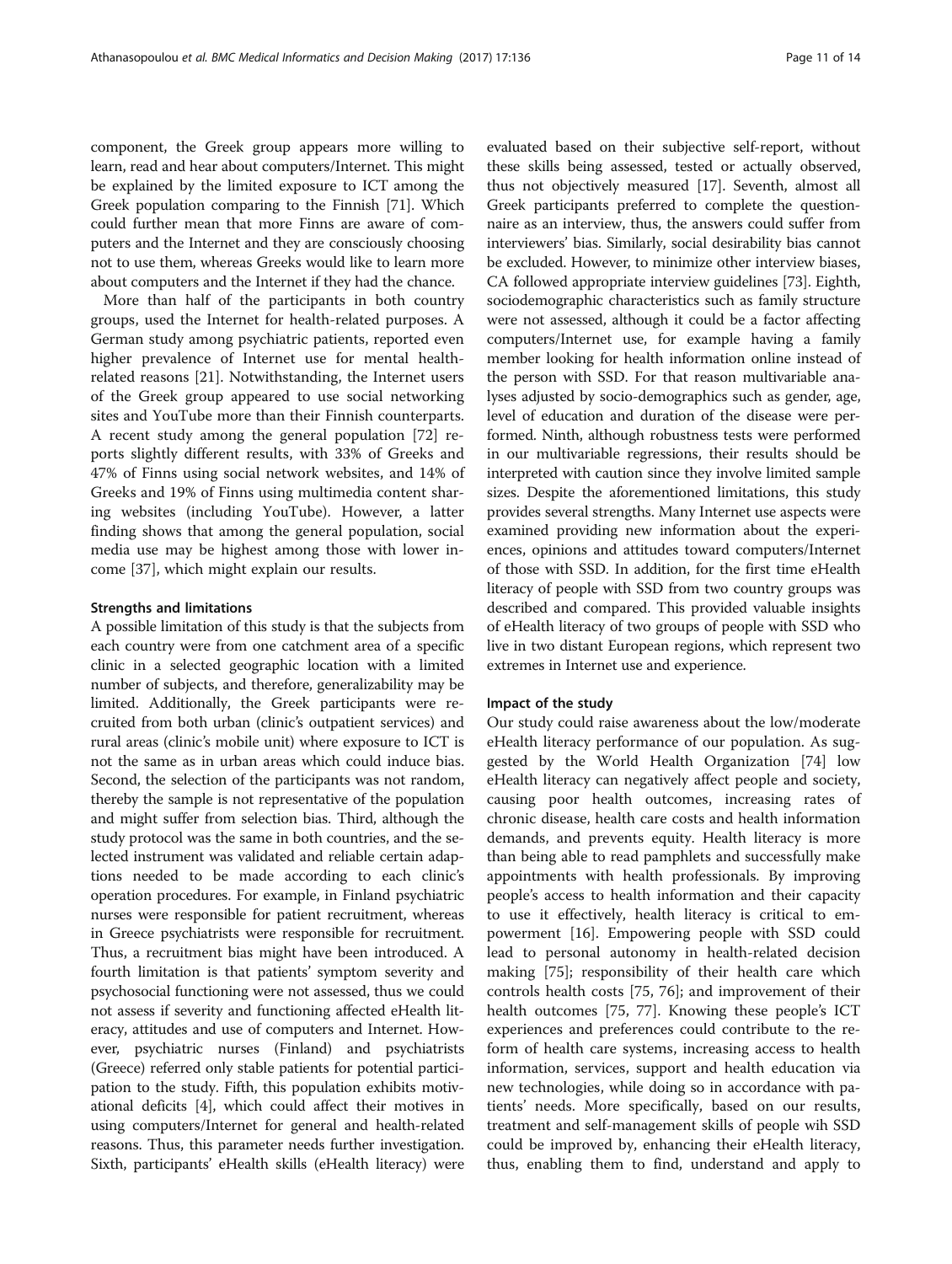<span id="page-11-0"></span>their own health, the health information which are available online. Additionally, by creating high quality (mental) health information and uploading it online in popular websites and social media.

## Conclusions

The goal of the study was to investigate eHealth use among adults with SSD in two distant European countries, Finland and Greece, and to compare the country groups. Governmental agendas aim to enhance citizens' eHealth literacy. Shedding light in people's with SSD Internet use patterns and eHealth literacy, explores the potential of ICT use for health-related purposes of this marginalized group. The main findings of our study showed that the majority of Finns with SSD were Internet users, while more than half, used the Internet for health-related purposes. Their eHealth literacy was found to be moderate. On the other hand, a third of Greeks with SSD used the Internet, while the majority used the Internet for health-related purposes. Their eHealth literacy was found to be significantly lower than their Finnish counterparts. Low Internet use among the Greek group and its significant difference to the Finnish group, suggests that different approaches for the improvement of health literacy should be adopted in different EU states. Since for the Greek group the most important health information sources were health professionals and pharmacies, Greek patients could be reached through these means in order to distribute online health resources/programs and mental health literacy trainings. In the case of the Finnish group, this could be applied through health professionals and the Internet. Clearly, eHealth literacy of people with SSD needs to be improved in both countries. By being eHealth literate, people with SSD could consciously be informed about the health issues of their interest, decide which options fit them best and manage their health. People with SSD who never used the Internet reported interest toward computer/Internet, with significantly higher interest among the Greek group. Thus, exposure to computers and Internet by installing the appropriate equipment in areas of easy access to this population and eHealth literacy trainings, could offer to people with SSD an understanding of how technology can be used effectively, in order to have a positive impact on their health management. Finally, since the plethora of Internet users in both countries used social networking sites, this could potentially be another mean of communicating (mental) health information.

Future studies could test which devices are preferable for people with SSD and measure the impact in patients' health management after offering the appropriate equipment and eHealth literacy training. The aspect of eHealth literacy should be further investigated as it is

influenced by many factors, including motivation for information-seeking. Finally, studies could investigate the distribution of mental health information and training about (mental) health management and promotion via social networking sites and videos.

## Additional files

[Additional file 1:](dx.doi.org/10.1186/s12911-017-0531-4) Questionnaire's items. (DOCX 24 kb) [Additional file 2:](dx.doi.org/10.1186/s12911-017-0531-4) Tables with the full regression models. (DOCX 20 kb)

#### Abbreviations

ATC/IQ: Attitudes Toward Computer/Internet Questionnaire; eHEALS: eHealth Literacy Scale; EU: European Union; FI: Finland; GR: Greece; ICT: Information and Communication Technology; SMS: Short Message Service; SSD: Schizophrenia Spectrum Disorders

#### Acknowledgements

We are grateful to all people who accepted to participate in this study. Special thanks to the psychiatric nurses, the psychiatrists and the whole staff of the Psychiatric Clinics in Finland and in Greece for their input and understanding. We are also grateful to Mark Schreiber for the language check of the article. We also thank the valuable contribution of the following persons during the instrument's translation process: Bergman M, Karanikola C, Topalli P Z, Vainonen T, Zachariou A, Zinoviadis C. Special thanks to the original authors of the questionnaire; Prof. Choi [[26](#page-12-0)]; Prof. Bear [\[58](#page-13-0)]; PhD Norman [\[15](#page-12-0)] and MSc Chronaki [[57\]](#page-13-0) who granted us permission to translate and use their sections of the questionnaire.

#### Funding

This research was supported by the University of Turku Graduate School – UTUGS, the Department of Nursing Science and the Faculty of Medicine (University of Turku), the Turku University Foundation (Tellervo ja Kyllikki Hakala grant), the Operational Program Education and Lifelong Learning of the National Strategic Reference Framework (NSRF) 2007–2013, within the framework of the Program for personalized evaluation process - Horizontal Act project, funded by the European Union (European Social Fund-ESF) and the Public Investment Program (PIP), and implemented by the State Scholarship Foundation (2011–2-162; IKY, Greece). The funding sources had no involvement in the study.

#### Availability of data and materials

To protect the anonymity and confidentiality of participants, data will not be made available.

#### Authors' contributions

CA led the conception and design, acquisition of data, analysis and interpretation of data, drafted and revised the manuscript and gave final approval of the version to be published. MV made substantial contributions to acquisition, analysis and interpretation of data, was involved in drafting the manuscript or revising it critically for important intellectual content and gave final approval of the version to be published. KK made substantial contributions to acquisition, analysis and interpretation of data, was involved in drafting the manuscript or revising it critically for important intellectual content and gave final approval of the version to be published. EL made substantial contributions to coding, analysis and interpretation of data, was involved in drafting the manuscript or revising it critically for important intellectual content and gave final approval of the version to be published. AB made substantial contributions to coding, analysis and interpretation of data, was involved in drafting the manuscript or revising it critically for important intellectual content and gave final approval of the version to be published. MB made substantial contributions to acquisition, analysis and interpretation of data, was involved in drafting the manuscript or revising it critically for important intellectual content and gave final approval of the version to be published. AV made substantial contributions to acquisition and interpretation of data, was involved in drafting the manuscript or revising it critically for important intellectual content, and gave final approval of the version to be published. CL made substantial contributions to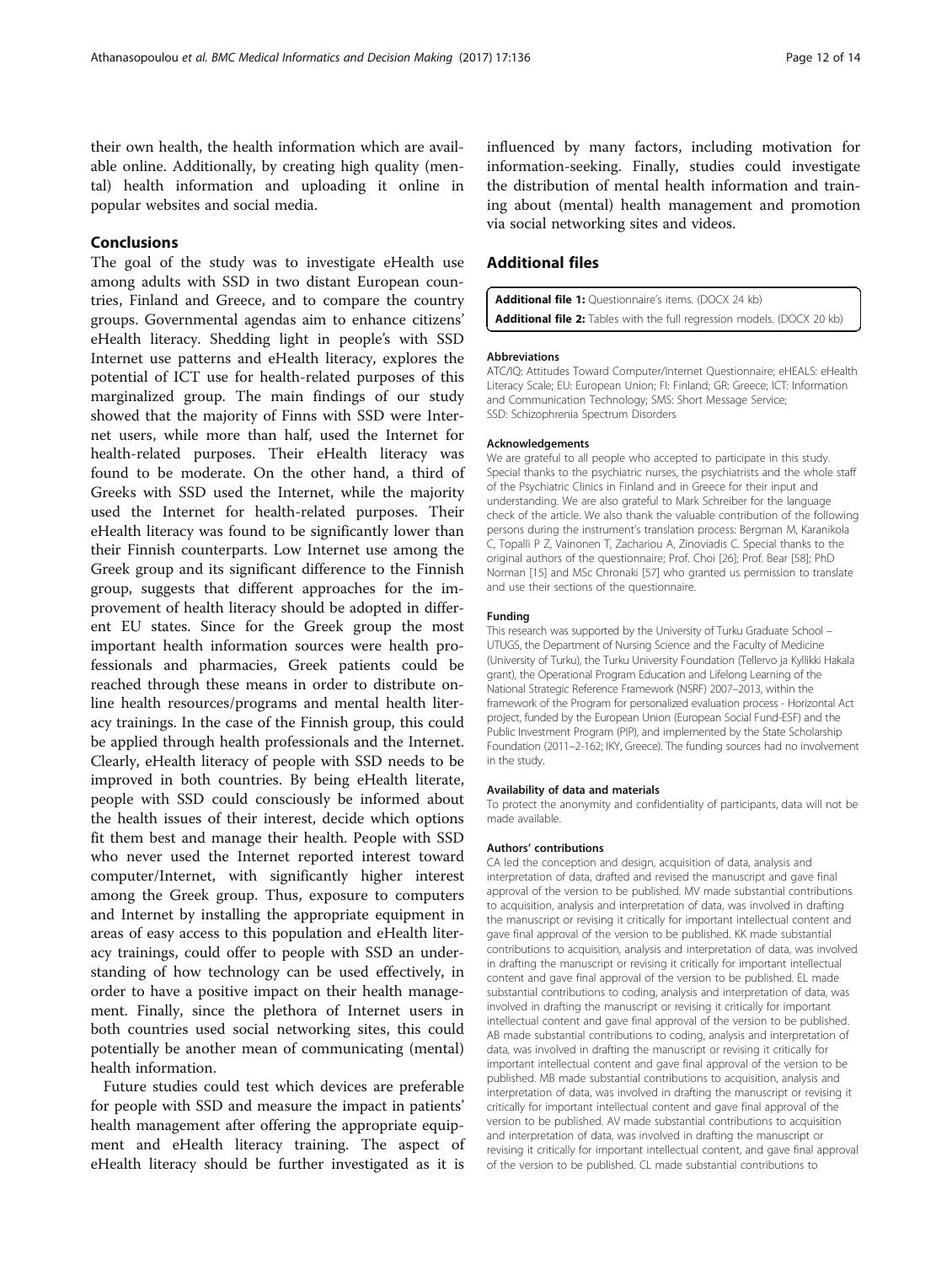<span id="page-12-0"></span>acquisition, analysis and interpretation of data, drafted the manuscript as well as revising it critically for important intellectual content, and gave final approval of the version to be published.

#### Ethics approval and consent to participate

The study was approved by the Ethical Committees of the participating Hospitals in Finland (157/1802/2014) and Greece (5162/20–4-2015), in accordance with the Helsinki Declaration. All data collected were coded to preserve participants' anonymity. Participants received written information about the study and signed the consent form if they wanted to be included in the study. Additionally, participants had the contact information (email and phone number) of the research team in case they needed more clarifications. They were clearly informed (written and orally during the information session) that they could withdraw from the study any time they wanted without any explanation or incidence to their treatment.

#### Consent for publication

All participants provided written informed consent prior to filling the questionnaire. Participants also provided their consent for publication of the study's findings.

#### Competing interests

The authors declare that they have no competing interests.

## Publisher's Note

Springer Nature remains neutral with regard to jurisdictional claims in published maps and institutional affiliations.

#### Author details

<sup>1</sup>Department of Nursing Science, Faculty of Medicine, University of Turku, Turku, Finland. <sup>2</sup>Turku University Hospital, Turku, Finland. <sup>3</sup>Hong Kong Polytechnic University, Kowloon, Hong Kong. <sup>4</sup>Department of Psychiatry & Behavioral Sciences, Faculty of Medicine, University of Crete, Heraklion, Greece. <sup>5</sup>Biostatistics Unit, Faculty of Medicine, University of Turku, Turku, Finland. <sup>6</sup>Clinic of Social and Family Medicine, Faculty of Medicine, University of Crete, Heraklion, Greece.

#### Received: 1 March 2017 Accepted: 30 August 2017 Published online: 20 September 2017

#### References

- 1. Ritsner MS. Handbook of schizophrenia Spectrum disorders I. New York: Springer; 2011.
- 2. Nadeem Z, McIntosh A, Lawrie S. Schizophrenia. Evid Based Mental Health. 2004; doi: [10.1136/ebmh.7.1.2.](http://dx.doi.org/10.1136/ebmh.7.1.2)
- 3. Mamah D, Barch DM. Diagnosis and Classification of the Schizophrenia Spectrum Disorders. In: Ritsner MS. Handbook of Schizophrenia Spectrum Disorders, Volume I, Conceptual Issues and Neurobiological Advances. Springer Netherlands: Springer Science & Business Media; 2011. [http://www.](http://www.springer.com/la/book/9789400708365) [springer.com/la/book/9789400708365](http://www.springer.com/la/book/9789400708365).
- 4. Fervaha G, Foussias G, Agid O, Remington G. Motivational deficits in early schizophrenia: prevalent, persistent, and key determinants of functional outcome. Schizophr Res. 2015;15:00235–2.
- 5. Connolly M, Kelly C. Lifestyle and physical health in schizophrenia. Adv Psychiatr Treat. 2005; doi: [10.1192/apt.11.2.125](http://dx.doi.org/10.1192/apt.11.2.125).
- 6. Wahlbeck K, Westman J, Nordentoft M, Gissler M, Munk LT. Outcomes of Nordic mental health systems: life expectancy of patients with mental disorders. Br J Psychiatry. 2011;199:453–8.
- 7. Correll CU, Detraux J, De Lepeleire J, De Hert M. Effects of antipsychotics, antidepressants and mood stabilizers on risk for physical diseases in people with schizophrenia, depression and bipolar disorder. World Psychiatry. 2015;14:119–36.
- 8. Chien WT, Yip AL. Current approaches to treatments for schizophrenia spectrum disorders, part I: an overview and medical treatments. Neuropsychiatr Dis Treat. 2013;9:1311–32. doi: [10.2147/NDT.S37485](http://dx.doi.org/10.2147/NDT.S37485).
- 9. The Finnish Medical Society Duodecim and the Finnish Psychiatric Association. (2015). Schizophrenia (online). Current care guidelines. <http://www.kaypahoito.fi/web/kh/suositukset/suositus?id=hoi35050>. Accessed 5 Apr 2017.
- 10. WHO World Health Organization. 2014. Media centre: Schizophrenia [http://](http://www.who.int/mediacentre/factsheets/fs397/en/) [www.who.int/mediacentre/factsheets/fs397/en/.](http://www.who.int/mediacentre/factsheets/fs397/en/) Accessed 18 May 2015.
- 11. European Framework for Action on Mental Health and Wellbeing: EU joint action on mental health and wellbeing, Final Conference - Brussels, 21–22 January 2016. [http://www.mentalhealthandwellbeing.eu/assets/docs/](http://www.mentalhealthandwellbeing.eu/assets/docs/publications/Framework%20for%20actio%20n_19jan%20(1)-20160119192639.pdf) [publications/Framework%20for%20actio n\\_19jan%20\(1\)-20160119192639.pdf](http://www.mentalhealthandwellbeing.eu/assets/docs/publications/Framework%20for%20actio%20n_19jan%20(1)-20160119192639.pdf). Accessed 14 Mar 2016.
- 12. Lieberman JA, Stroup TS, McEvoy JP, Swartz MS, Rosenheck RA, Perkins DO, Keefe RS, Davis SM, Davis CE, Lebowitz BD, Severe J, Hsiao JK. Clinical antipsychotic trials of intervention effectiveness (CATIE) investigators. Effectiveness of antipsychotic drugs in patients with chronic schizophrenia. N Engl J Med. 2005;12:1209–23.
- 13. Chong HY, Teoh SL, Wu DB-C, Kotirum S, Chiou C-F, Chaiyakunapruk N. Global economic burden of schizophrenia: a systematic review. Neuropsychiatr Dis Treat. 2016;12:357–73.
- 14. Jorm AF. Mental health literacy: public knowledge and beliefs about mental disorders. Br J Psychiatry. 2000;177:396–01.
- 15. Ratzan SC, Parker RM. Introduction. In: Seldon CR, Zorn M, Ratzan SC, Parker RM, editors. National Library of medicine current bibliographies in medicine: health literacy. NLM Pub. No. CBM 2000–1 ed. Washington, DC: National Institutes of Health, US Department of Health and Human Services; 2000.
- 16. WHO World Health Organization. 2016. Health promotion [http://www.who.](http://www.who.int/healthpromotion/en/) [int/healthpromotion/en/.](http://www.who.int/healthpromotion/en/) Accessed 28 Apr 2016.
- 17. Norman CD, Skinner HA. eHEALS: the eHealth literacy scale. J Med Internet Res. 2006;8:e27.
- 18. Morahan-Martin JM. How internet users find, evaluate, and use online health information: a cross-cultural review. Cyberpsychol Behav. 2004;7:497–10.
- 19. Hayes JF, Maughan DL, Grant-Peterkin H. Interconnected or disconnected? Promotion of mental health and prevention of mental disorder in the digital age. Br J Psychiatry. 2016;208:205–7.
- 20. Internet World Stats. 2016. World Internet Users and 2016 Population Stats, Internet World Users on June 30, 2016. Miniwatts arketing Group. [http://](http://www.internetworldstats.com/stats.htm) [www.internetworldstats.com/stats.htm](http://www.internetworldstats.com/stats.htm). Accessed 28 Jul 2016.
- 21. Kalckreuth S, Trefflich F, Rummel-Kluge C. Mental health related internet use among psychiatric patients: a cross-sectional analysis. BMC Psychiatry. 2014;14:368.
- 22. Schrank B, Sibitz I, Unger A, Amering M. How patients with schizophrenia use the internet: qualitative study. J Med Internet Res. 2010;12:e70.
- 23. Miller BJ, Stewart A, Schrimsher J, Peeples D, Buckley PF. How connected are people with schizophrenia? Cell phone, computer, email, and social media use. Psychiatry Res. 2015;225:458–3.
- 24. Kummervold P, Chronaki C, Lausen B, Prokosch HU, Rasmussen J, Santana S, Staniszewski A, Wangberg S. eHealth trends in Europe 2005-2007: a population-based survey. J Med Internet Res. 2008;10:e42.
- 25. Norman CD, Skinner HA. eHealth literacy: essential skills for consumer health in a networked world. J Med Internet Res. 2006;8:e9.
- 26. Kalk NJ, Pothier DD. Patient information on schizophrenia on the internet. Psychiatr Bull. 2008; doi: [10.1192/pb.bp.107.017004.](http://dx.doi.org/10.1192/pb.bp.107.017004)
- 27. Välimäki M, Hätönen H, Lahti M, Kuosmanen L, Adams CE. Information and communication technology in patient education and support for people with schizophrenia. Cochrane Database Syst Rev. 2012;10:CD007198.
- 28. Choi NG, DiNitto DM. The digital divide among low-income homebound older adults: internet use patterns, eHealth literacy, and attitudes toward computer/internet use. J Med Internet Res. 2013;15:e93.
- 29. Watkins I, Xie B. eHealth literacy interventions for older adults: a systematic review of the literature. J Med Internet Res. 2014;16:e225.
- 30. Sarkar M, Sanders LM, Kelleher KJ, Chisolm DJ. Psychosocial Health, e-Health Literacy, and Perceptions of e-Health as Predictors and Moderators of e-Health Use Among Caregivers of Children with Special Healthcare Needs. Telem J E Health. 2016;22(2):123-31.
- 31. Mitsutake S, Shibata A, Ishii K, Oka K. Associations of eHealth literacy with health behavior among adult internet users. J Med Internet Res. 2016;18:e192.
- 32. Tubaishat A, Habiballah L. eHealth literacy among undergraduate nursing students. Nurse Educ Today. 2016;42:47.
- 33. Manganello JA, Falisi AL, Roberts KJ, Smith KC, McKenzie LB. Pediatric injury information seeking for mothers with young children: the role of health literacy and ehealth literacy. J Commun Healthc. 2016:1–9.
- 34. Jensen JD, King AJ, Davis LA, Guntzviller LM. Utilization of internet technology by low-income adults: the role of health literacy, health numeracy, and computer assistance. J Aging Health. 2010;22:804–26.
- 35. Neter E, Brainin E. eHealth literacy: extending the digital divide to the realm of health information. J Med Internet Res. 2012;14:e19.
- 36. Czaja SJ, Sharit J, Lee CC, Nair SN, Hernández MA, Arana N. Factors influencing use of an e-health website in a community sample of older adults. J Am Med Inform Assoc. 2013;20:277–84.